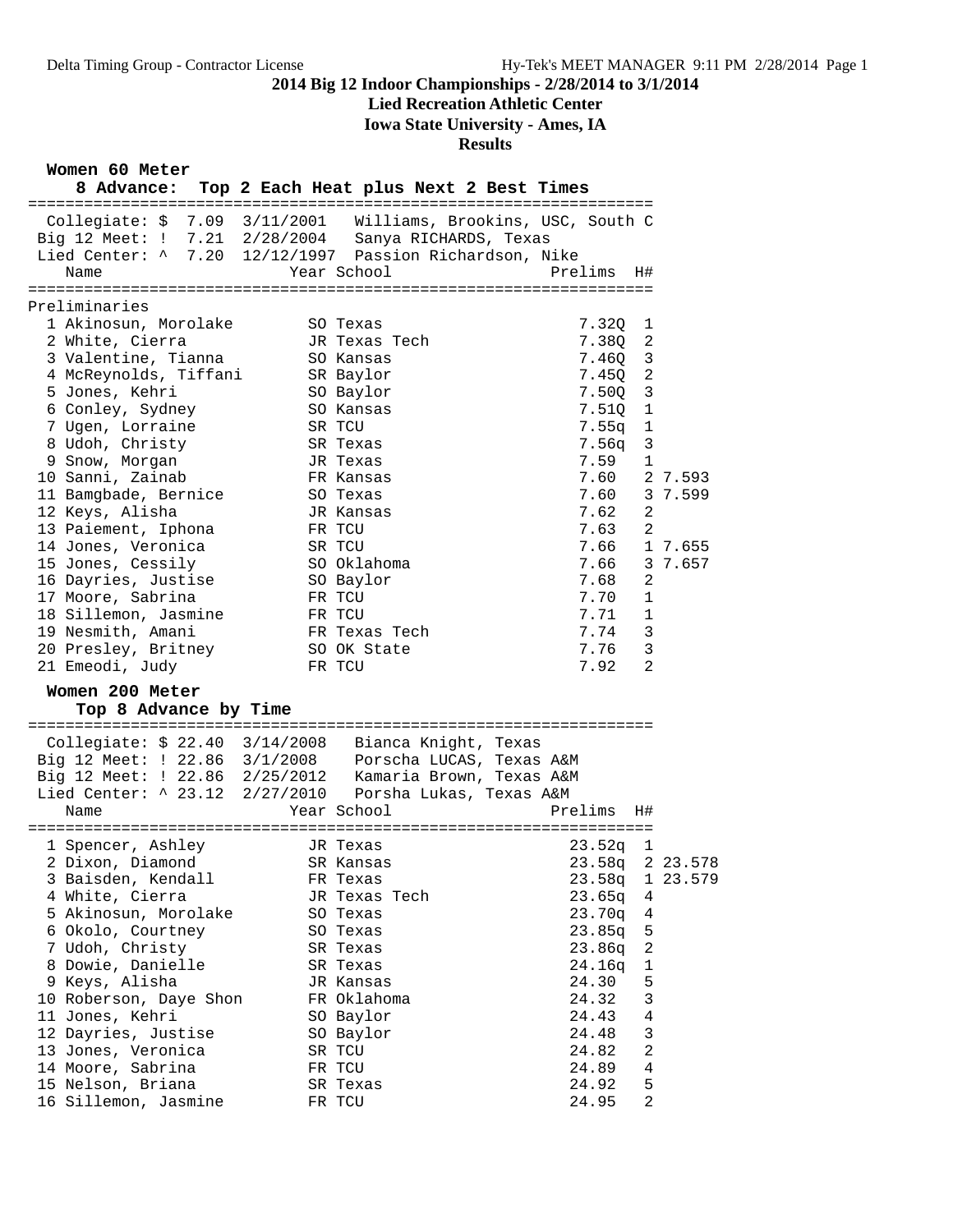**Lied Recreation Athletic Center**

**Iowa State University - Ames, IA**

## **Results**

# **....Women 200 Meter**

| JR Iowa State | 1<br>25.16                         |  |
|---------------|------------------------------------|--|
| FR TCU        | 25.28<br>- 5                       |  |
| SO Oklahoma   | 25.37<br>$\overline{\phantom{a}3}$ |  |
| FR Texas Tech | 25.69<br>$\overline{\mathbf{3}}$   |  |
|               |                                    |  |

#### **Women 400 Meter**

**8 Advance: Top 1 Each Heat plus Next 4 Best Times**

|                                         |           | Collegiate: \$ 50.54 3/13/2010 Francena McCorory, Hampton<br>Big 12 Meet: ! 52.23 2/28/2004 Raasin MCINTOSH, Texas<br>Lied Center: ^ 51.15 2/27/2010 Jessica Beard, Texas A&M |          |                |
|-----------------------------------------|-----------|-------------------------------------------------------------------------------------------------------------------------------------------------------------------------------|----------|----------------|
| Name                                    |           | Year School <b>Shoul</b> Province a state of the Sear School                                                                                                                  | Prelims  | H#             |
| 1 Baisden, Kendall                      | FR Texas  |                                                                                                                                                                               | 52.710 3 |                |
| 2 Okolo, Courtney                       | SO Texas  |                                                                                                                                                                               | 52.720 1 |                |
| 3 Spencer, Ashley JR Texas              |           |                                                                                                                                                                               | 53.26Q 2 |                |
| 4 Rivers, Christen                      |           | JR Texas Tech                                                                                                                                                                 | 53.76Q 4 |                |
| 5 Dixon, Diamond                        | SR Kansas |                                                                                                                                                                               | 52.92q 3 |                |
| 6 Dowie, Danielle                       | SR Texas  |                                                                                                                                                                               | 53.48q 1 |                |
| 7 White, Kendra                         |           | JR Iowa State                                                                                                                                                                 | 54.16q 2 |                |
| 8 Terry, Tiffany                        | FR TCU    |                                                                                                                                                                               | 54.73a   | 2              |
| 9 Nelson, Briana                        | SR Texas  |                                                                                                                                                                               | 54.83    | 4              |
| 10 Blake, Amoy                          |           | SR Texas Tech                                                                                                                                                                 | 55.12    | $\mathbf{1}$   |
| 11 Demerson, Daunicia 600 SO Oklahoma   |           |                                                                                                                                                                               | 55.90 1  |                |
| 12 Dorner, Nia                          | FR Texas  |                                                                                                                                                                               | 56.09    | $\overline{4}$ |
| 13 Newell, Adriana                      | FR Kansas |                                                                                                                                                                               | 56.28 4  |                |
| 14 Nichols, Alyssa                      |           | SR Baylor                                                                                                                                                                     | 56.35 3  |                |
| 15 Peters, Alexandria                   | FR TCU    |                                                                                                                                                                               | 56.65    | $\mathbf{3}$   |
| 16 Hall, Nefertari                      |           | JR TCU                                                                                                                                                                        | 57.93    | 2              |
| Women 600 Yard<br>Top 8 Advance by Time |           |                                                                                                                                                                               |          |                |

| Collegiate: $$1:17.38$ $3/13/1982$ Delisa Walton, Tennessee<br>Big 12 Meet: ! 1:19.16 2011<br>Lied Center: ^ 1:17.89 2/2/2000 Tanya Jarrett, Texas | Kendra Chambers, Texas |                                        |
|----------------------------------------------------------------------------------------------------------------------------------------------------|------------------------|----------------------------------------|
| Name                                                                                                                                               | Year School            | Prelims<br>H#                          |
|                                                                                                                                                    |                        |                                        |
| 1 Adams, Whitney                                                                                                                                   | FR Kansas              | 1:20.83q<br>$\overline{\phantom{0}}$   |
| 2 Gamble, Tia                                                                                                                                      | SO K-State             | $1:20.86q$ 2                           |
| 3 Rhone, Raena                                                                                                                                     | JR Baylor              | $1:21.44q$ 2                           |
| 4 Thomas, Briyanni                                                                                                                                 | SR TCU                 | $1:21.54q$ 2                           |
| 5 Okoro, Eseroghene                                                                                                                                | SR Iowa State          | $1:22.00q$ 3                           |
| 6 Roye-Speight, Montenae                                                                                                                           | JR Texas Tech          | $\overline{2}$<br>$1:22.28$ q          |
| 7 Matthews, Jordan                                                                                                                                 | SO K-State             | - 2<br>$1:22.67$ q                     |
| 8 Shoeman, Krista                                                                                                                                  | JR Iowa State          | $\overline{\mathbf{3}}$<br>$1:22.84$ q |
| 9 Christensen, Dana                                                                                                                                | SR Iowa State          | 1:22.88<br>$\mathbf{1}$                |
| 10 Nwachukwu, Michelle                                                                                                                             | SR Baylor              | 3<br>1:23.80                           |
| 11 Grant, Shaelyn                                                                                                                                  | FR Texas Tech          | $\mathbf{1}$<br>1:24.35                |
| 12 Tarver, Tiffany                                                                                                                                 | SO Texas Tech          | 3<br>1:25.16                           |
| 13 Scherich, Alyssa                                                                                                                                | SO West Virginia       | 1:26.41<br>1                           |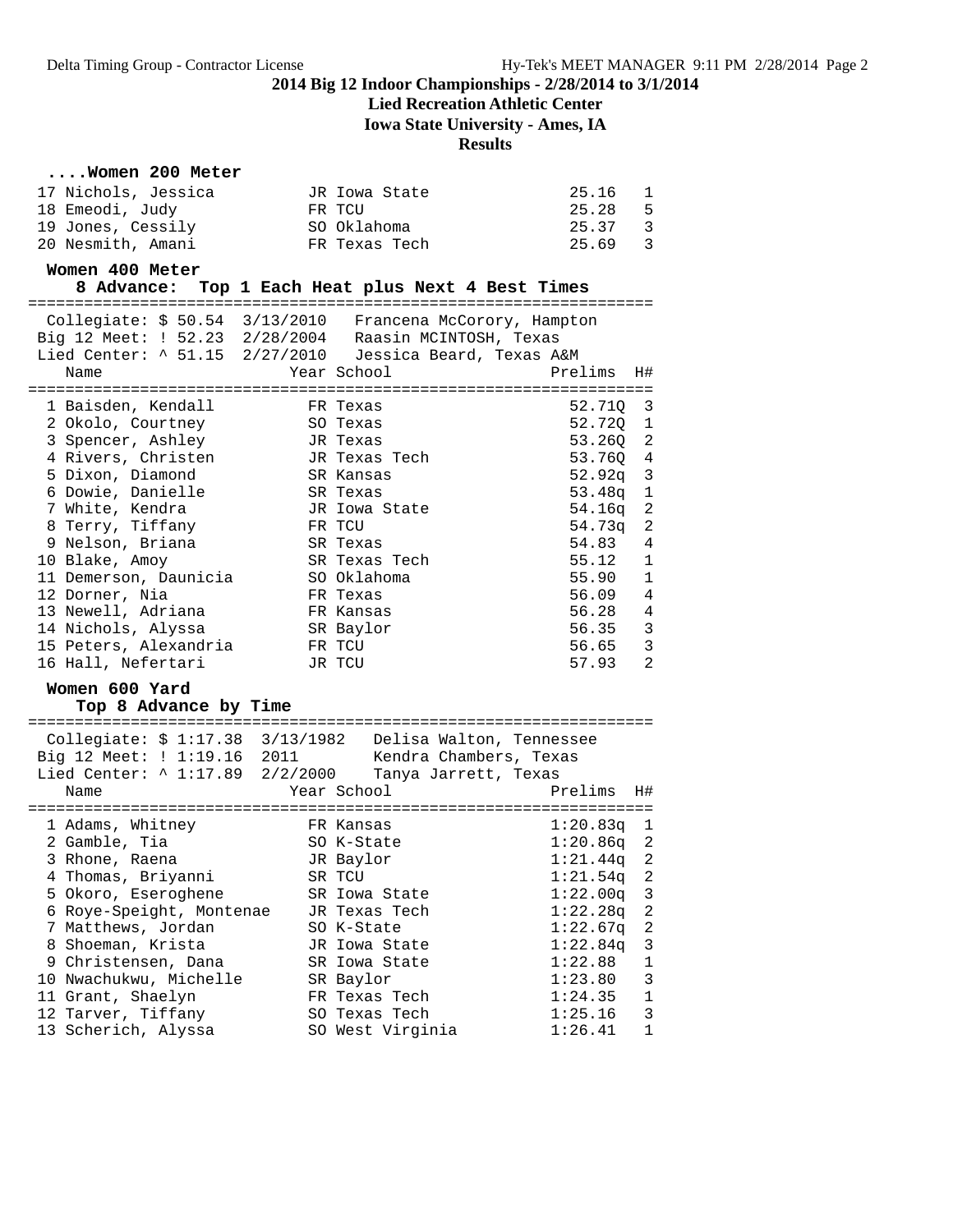**Lied Recreation Athletic Center**

**Iowa State University - Ames, IA**

## **Results**

**Women 800 Meter**

| 8 Advance: Top 3 Each Heat plus Next 2 Best Times<br>===========      | :==================================== |                                           |
|-----------------------------------------------------------------------|---------------------------------------|-------------------------------------------|
| Two alleys $(4-4)$ if more than 6 runners<br>One-turn stagger         |                                       |                                           |
| Collegiate: \$ 2:00.75  2/27/2005  Nicole Cook, Tennessee             |                                       |                                           |
| Big 12 Meet: ! 2:06.27 2/24/2013 Natalja Piliusina, OK State          |                                       |                                           |
| Lied Center: ^ 2:04.43 3/5/2005<br>Name                               | Lysaira Roman-Delvalle<br>Year School | Prelims<br>H#                             |
|                                                                       |                                       |                                           |
| 1 Edwards, Kaela                                                      | FR OK State                           | 2:07.860<br>1                             |
| 2 Gaskin, Sonia                                                       | SO K-State                            | 2:09.07Q<br>2                             |
| 3 Waters, Caitlin                                                     | SR Texas Tech                         | $\mathbf{1}$<br>2:08.350                  |
| 4 Okoro, Ejiroghene                                                   | SR Iowa State                         | 2<br>2:09.630                             |
| 5 Nichols, Clara                                                      | SO OK State                           | 1<br>2:08.380                             |
| 6 Williams, Olicia<br>7 King, Rhavean                                 | SO Baylor<br>SO Kansas                | 2<br>2:09.890<br>$\mathbf{1}$<br>2:08.59q |
| 8 Lowry, Maryn                                                        | FR Iowa State                         | 2:12.25q<br>$\mathbf 1$                   |
| 9 Purtell, Jessica                                                    | FR Baylor                             | $\overline{a}$<br>2:12.40                 |
| 10 Ball, Breanne                                                      | SO TCU                                | $\overline{a}$<br>2:13.20                 |
| 11 Hamilton, Mary Beth                                                | FR Texas                              | 2<br>2:13.58                              |
| 12 Codispodi, Marissa                                                 | FR Oklahoma                           | $\overline{a}$<br>2:14.32                 |
| 13 Rich, Maddy                                                        | SR Kansas                             | $\mathbf{1}$<br>2:14.79                   |
| 14 Bobos, Mihaela                                                     | SR OK State                           | 2:17.50<br>$\mathbf 1$                    |
| -- Riley, Colleen                                                     | SO Iowa State                         | $\mathbf{1}$<br>DNS                       |
|                                                                       |                                       |                                           |
| Women 1000 Meter<br>8 Advance: Top 3 Each Heat plus Next 2 Best Times |                                       |                                           |
| Two alleys (4-4) if more than 6 runners                               |                                       |                                           |
| One-turn stagger                                                      |                                       |                                           |
| Collegiate: \$ 2:41.00 1/22/2011 Kate Van Buskirk, Duke               |                                       |                                           |
| Big 12 Meet: ! 2:45.96 2005                                           | Ashley Patten, Missouri               |                                           |
| Lied Center: ^ 2:45.32  2/2/1991     Edith Nakiyingi, Iowa State      |                                       |                                           |
| Name                                                                  | Year School                           | Prelims<br>H#                             |
| 1 Camacho, Savannah                                                   | FR OK State                           | 2:51.80Q<br>1                             |
| 2 Brown, Kristina                                                     | SR Baylor                             | 2<br>2:51.820                             |
| 3 Hofmannova, Adela                                                   | JR OK State                           | 2<br>2:51.98Q                             |
| 4 Montoya, Maggie                                                     | FR Baylor                             | $2:53.73Q$ 1                              |
| 5 Saggau, Lydia                                                       | FR Kansas                             | 2<br>2:52.68Q                             |
| 6 Rotich, Perez                                                       | FR Iowa State                         | 2:53.79Q<br>1                             |
| 7 McKee, Kelsey                                                       | FR Oklahoma                           | 2:53.67q<br>2                             |
| 8 Stambolic, Marija                                                   | FR K-State                            | 2:54.19q<br>2                             |
| 9 Donnelly, Mary Frances                                              | SO K-State                            | 2<br>2:54.25<br>1                         |
| 10 Cashin, Amy<br>11 Nagle, Madison                                   | FR West Virginia<br>FR Iowa State     | 2:54.80<br>2:55.21<br>1                   |
| 12 Baker, Nashia                                                      | FR Kansas                             | 2<br>2:55.50                              |
| 13 Boyert, Anna                                                       | FR OK State                           | $\mathbf 1$<br>2:55.69                    |
| 14 McKenna, Kelli<br>15 McQuaid, Kelly                                | SO Kansas<br>JR Texas Tech            | $\mathbf 1$<br>2:56.30<br>2:57.60<br>2    |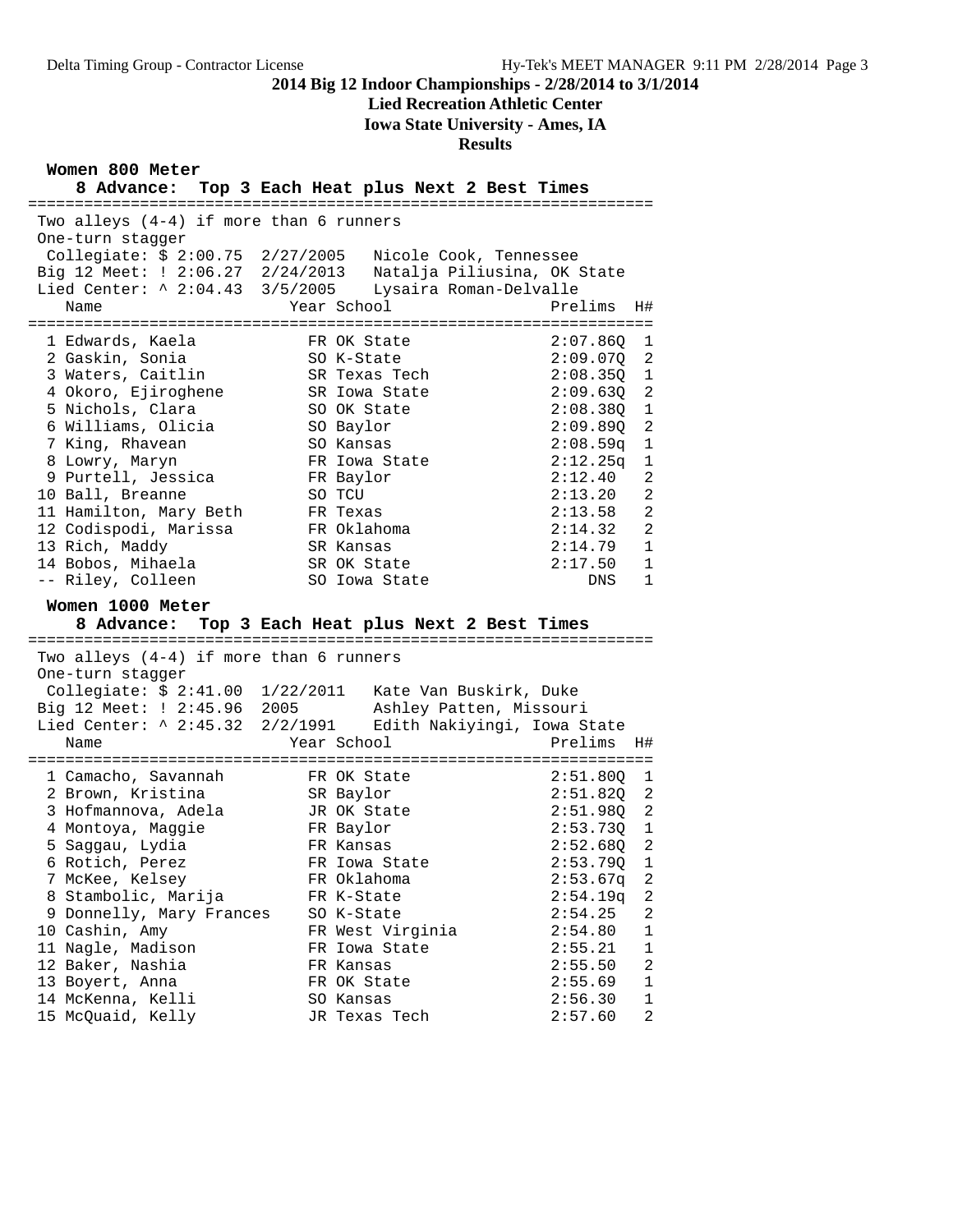**Lied Recreation Athletic Center**

**Iowa State University - Ames, IA**

## **Results**

**Women 1 Mile Run**

| 8 Advance:                                                                           | Top 3 Each Heat plus Next 2 Best Times                 |                                           |
|--------------------------------------------------------------------------------------|--------------------------------------------------------|-------------------------------------------|
| Double Waterfall Start (5-3)<br>One-turn stagger<br>Collegiate: \$ 4:25.91 2/28/2009 |                                                        |                                           |
| Big 12 Meet: ! 4:25.91 2/28/2009                                                     | Jenny Barringer, Colorado<br>Jenny Barringer, Colorado |                                           |
| Lied Center: ^ 4:34.54 3/6/2004                                                      | Amy Mortimer, Unattached                               |                                           |
| Name                                                                                 | Year School                                            | Prelims<br>H#                             |
|                                                                                      |                                                        |                                           |
| 1 Hall, Marielle                                                                     | SR Texas                                               | 4:42.60Q<br>1                             |
| 2 Kelly, Mariah                                                                      | JR Baylor                                              | 4:47.75Q<br>2                             |
| 3 Gannon, Maggie                                                                     | JR Iowa State                                          | 4:47.320<br>1                             |
| 4 Terry, Patricia                                                                    | SR TCU                                                 | 4:49.060<br>2                             |
| 5 Martinelli, Sarah                                                                  | SR West Virginia                                       | 4:47.48Q<br>1                             |
| 6 Glenn, Caileigh                                                                    | JR OK State                                            | $\overline{2}$<br>4:49.070                |
| 7 Montoya, Maggie                                                                    | FR Baylor                                              | 4:49.40q<br>$\mathbf 1$                   |
| 8 Richardson, Hannah                                                                 | SO Kansas                                              | 4:49.68q<br>2                             |
| 9 Williams, Molly                                                                    | SR Oklahoma                                            | 4:52.38<br>1                              |
| 10 Nickle, Sharlene                                                                  | JR Texas Tech                                          | 4:53.44<br>2                              |
| 11 Ward, Connor                                                                      | JR Texas                                               | 4:56.12<br>$\mathbf{1}$<br>$\overline{a}$ |
| 12 Engelhardt, Heidi<br>13 Williams, Kelly                                           | FR Iowa State<br>SO West Virginia                      | 5:00.21<br>$\overline{2}$<br>5:01.48      |
| 14 Kujawa, Kate                                                                      | SR OK State                                            | 5:09.68<br>$\mathbf{1}$                   |
| 15 Grubb, Hannah                                                                     | FR Texas                                               | 2<br>5:13.36                              |
|                                                                                      |                                                        |                                           |
| Women 5000 Meter                                                                     |                                                        |                                           |
| Double Waterfall Start (11-5)                                                        |                                                        |                                           |
| 16 runners max per row                                                               |                                                        |                                           |
|                                                                                      | Kim Smith, Providence                                  |                                           |
| Big 12 Meet: ! 15:50.20 2/24/2012                                                    | Betsy Saina, Iowa State                                |                                           |
| Lied Center: ^ 15:21.66 2/9/2013                                                     | Betsy Saina, Iowa State                                |                                           |
| Name                                                                                 | Year School                                            | Finals<br>Points                          |
|                                                                                      |                                                        |                                           |
| Finals                                                                               |                                                        |                                           |
| 1 Bluske, Samantha                                                                   | SR Iowa State                                          | 16:19.36<br>10                            |
| 2 Mickle, Olivia                                                                     | SR Texas                                               | 16:21.29<br>8                             |
| 3 Moen, Katy                                                                         | JR Iowa State                                          | 16:22.09<br>6                             |
| 4 Helle, Kristine                                                                    | FR OK State                                            | 5<br>16:33.99                             |
| 5 Davis, Alex                                                                        | FR Baylor                                              | 4<br>16:35.52                             |
| 6 Brown, Bethanie                                                                    | FR Iowa State                                          | 3<br>16:37.99                             |
| 7 Siebert, Megan                                                                     | JR Texas                                               | 16:50.44<br>2                             |
| 8 Tresch, Martina                                                                    | SR K-State                                             | 16:52.35<br>1                             |
| 9 Ariaza, Elena                                                                      | FR Oklahoma                                            | 16:53.94                                  |
| 10 Caro, Jocelyn                                                                     | FR Texas Tech                                          | 17:08.27                                  |
| 11 Zenkeviciute, Gintare                                                             | FR OK State                                            | 17:10.33                                  |
| -- Thomas, Peyton                                                                    | FR Baylor                                              | DNF                                       |
| -- Livergood, Madeline                                                               | SO Texas Tech                                          | DNF                                       |
| -- Kilwein, Kyra                                                                     | SR Kansas                                              | DNF                                       |
| -- Grubb, Hannah<br>-- Ervin, Kaleigh                                                | FR Texas                                               | DNF                                       |
|                                                                                      | FR Texas                                               | DNF                                       |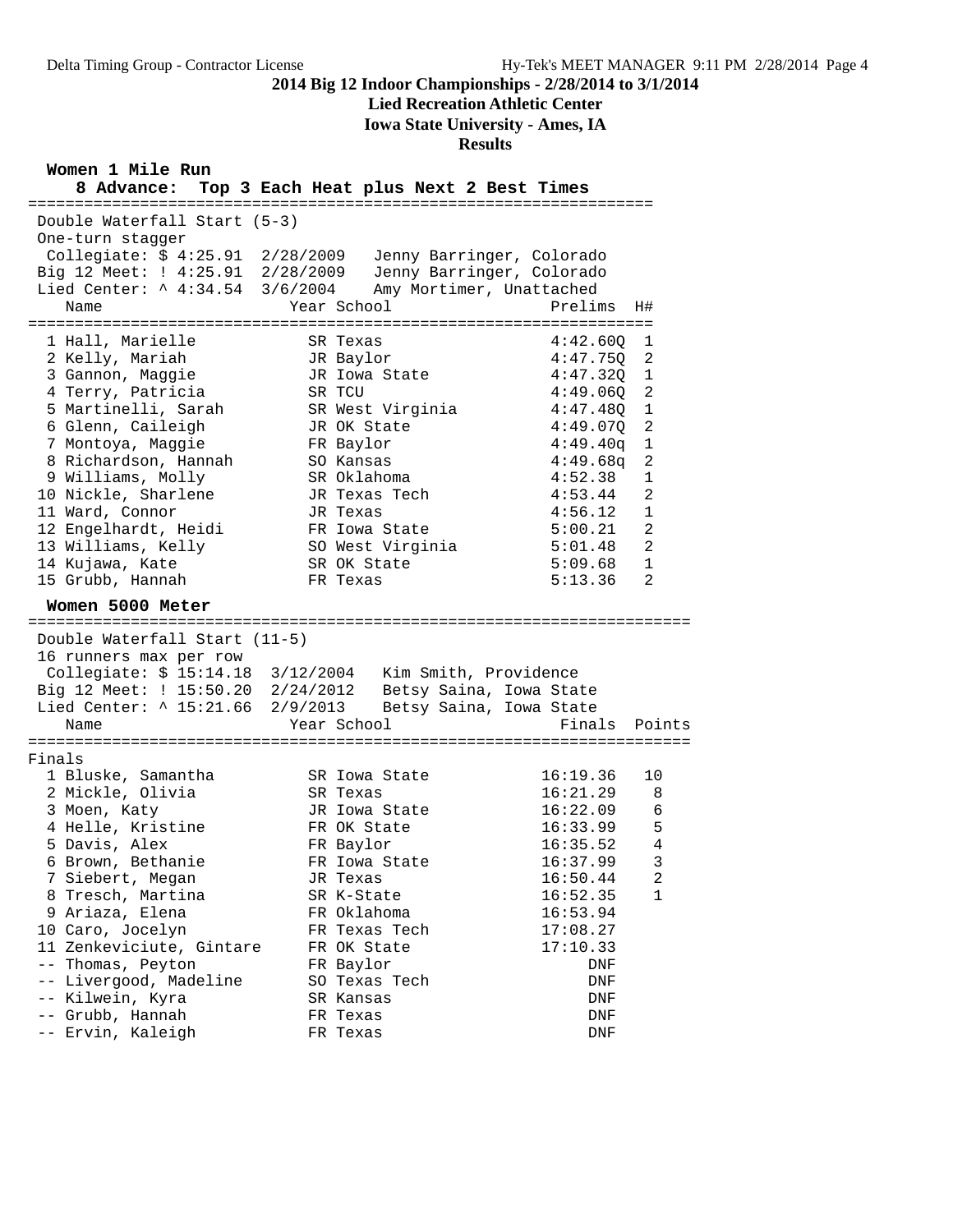# **Lied Recreation Athletic Center**

**Iowa State University - Ames, IA**

## **Results**

**Women 60 Meter Hurdles**

| MOTTEIT ON WELET HUTATER<br>8 Advance:                                                                                                                                                 | Top 3 Each Heat plus Next 2 Best Times                                                         |
|----------------------------------------------------------------------------------------------------------------------------------------------------------------------------------------|------------------------------------------------------------------------------------------------|
| ========================<br>=============<br>Collegiate: $$7.78$<br>1/11/2013<br>Big 12 Meet: ! 7.92 3/10/2006 Priscilla LOPES, Nebraska<br>Lied Center: ^ 8.05<br>Year School<br>Name | ==============<br>Brianna Rollins, Clemson<br>2/27/2010 Gabby Mayo, Texas A&M<br>Prelims<br>H# |
|                                                                                                                                                                                        |                                                                                                |
| Preliminaries                                                                                                                                                                          |                                                                                                |
| 1 Pledger, Le'Tristan<br>SO Texas Tech                                                                                                                                                 | 8.10Q<br>2                                                                                     |
| 2 McReynolds, Tiffani<br>SR Baylor                                                                                                                                                     | 8.190<br>1                                                                                     |
| 3 Snow, Morgan<br>JR Texas                                                                                                                                                             | 2<br>8.260                                                                                     |
| 4 Twiss, Erica<br>JR K-State                                                                                                                                                           | 8.46Q<br>1                                                                                     |
| 5 Jordan, Taije<br>SO Baylor                                                                                                                                                           | 8.530<br>1                                                                                     |
| 6 Stewart, Shanice<br>SO Texas Tech                                                                                                                                                    | 2<br>8.540                                                                                     |
| 7 Vollmer, Lindsay<br>JR Kansas                                                                                                                                                        | 2<br>8.57 <sub>q</sub>                                                                         |
| 8 Tamez-Reyna, Georgina<br>SO Oklahoma                                                                                                                                                 | 8.70q<br>1                                                                                     |
| 9 Haggerty, Olivia<br>FR Oklahoma                                                                                                                                                      | 2 8.744<br>8.75                                                                                |
| 10 Mbeng, Merryl<br>SR K-State                                                                                                                                                         | 8.75<br>2 8.748                                                                                |
| 11 Flannigan, Makaila<br>FR TCU                                                                                                                                                        | 8.76<br>1                                                                                      |
| 12 Hart, Angela<br>SR K-State                                                                                                                                                          | 8.86<br>1                                                                                      |
| 13 Storm, Kaci<br>FR Iowa State                                                                                                                                                        | 9.08<br>2                                                                                      |
| 14 Grant, Shaelyn<br>FR Texas Tech                                                                                                                                                     | 9.42<br>2                                                                                      |
| 15 Coley, Kayla<br>FR Texas Tech                                                                                                                                                       | 9.65<br>$\mathbf{1}$                                                                           |
| Women Distance Medley                                                                                                                                                                  |                                                                                                |
| Double Waterfall Start (6-4)                                                                                                                                                           |                                                                                                |
| Collegiate: \$ 10:50.98 3/13/2009 , Tennessee                                                                                                                                          | P Wright, B Jones, C Price, S Bowman                                                           |
| Big 12 Meet: ! 11:09.67 2011<br>Lied Center: ^ 11:06.87 2/14/2014 Duke, Duke                                                                                                           | Oklahoma State, Oklahoma State<br>A Banks, E Kerpon, H Meier, A Huth                           |
| School                                                                                                                                                                                 | Finals<br>Points                                                                               |
|                                                                                                                                                                                        |                                                                                                |
| Finals                                                                                                                                                                                 |                                                                                                |
| 1 Iowa State                                                                                                                                                                           | 11:12.31<br>10                                                                                 |
| 1) Gannon, Maggie JR                                                                                                                                                                   | 2) White, Kendra JR                                                                            |
| 3) Rotich, Perez FR                                                                                                                                                                    | 4) Okoro, Ejiroghene SR                                                                        |
| 2 Baylor                                                                                                                                                                               | 11:12.99<br>8                                                                                  |
| 1) Kelly, Mariah JR                                                                                                                                                                    | 2) Nichols, Alyssa SR                                                                          |
| 3) Williams, Olicia SO                                                                                                                                                                 | 4) Johnson, Rachel JR                                                                          |
| 3 Kansas                                                                                                                                                                               | 11:25.91<br>6                                                                                  |
| 1) Richardson, Hannah SO                                                                                                                                                               | 2) Newell, Adriana FR                                                                          |
| 3) McKenna, Kelli SO                                                                                                                                                                   | 4) Becker, Natalie SR                                                                          |
| 4 OK State                                                                                                                                                                             | 11:37.19<br>5                                                                                  |
| 1) Edwards, Kaela FR                                                                                                                                                                   | 2) Bobos, Mihaela SR                                                                           |
| 3) Hofmannova, Adela JR                                                                                                                                                                | 4) Camacho, Savannah FR                                                                        |
| 5 Texas<br>1) Burford, Katie FR                                                                                                                                                        | 11:41.07<br>4                                                                                  |
| 3) Hamilton, Mary Beth FR                                                                                                                                                              | 2) Dorner, Nia FR                                                                              |
|                                                                                                                                                                                        | 4) Marches, Brittany JR<br>11:44.86                                                            |
| 6 K-State<br>1) Donnelly, Mary Frances SO                                                                                                                                              | 3<br>2) Hart, Angela SR                                                                        |
| 3) Taylor, Marie FR                                                                                                                                                                    | 4) Wedekind, Morgan FR                                                                         |
| 7 Oklahoma                                                                                                                                                                             | 11:49.79<br>2                                                                                  |
| 1) Williams, Molly SR                                                                                                                                                                  | 2) Demerson, Daunicia SO                                                                       |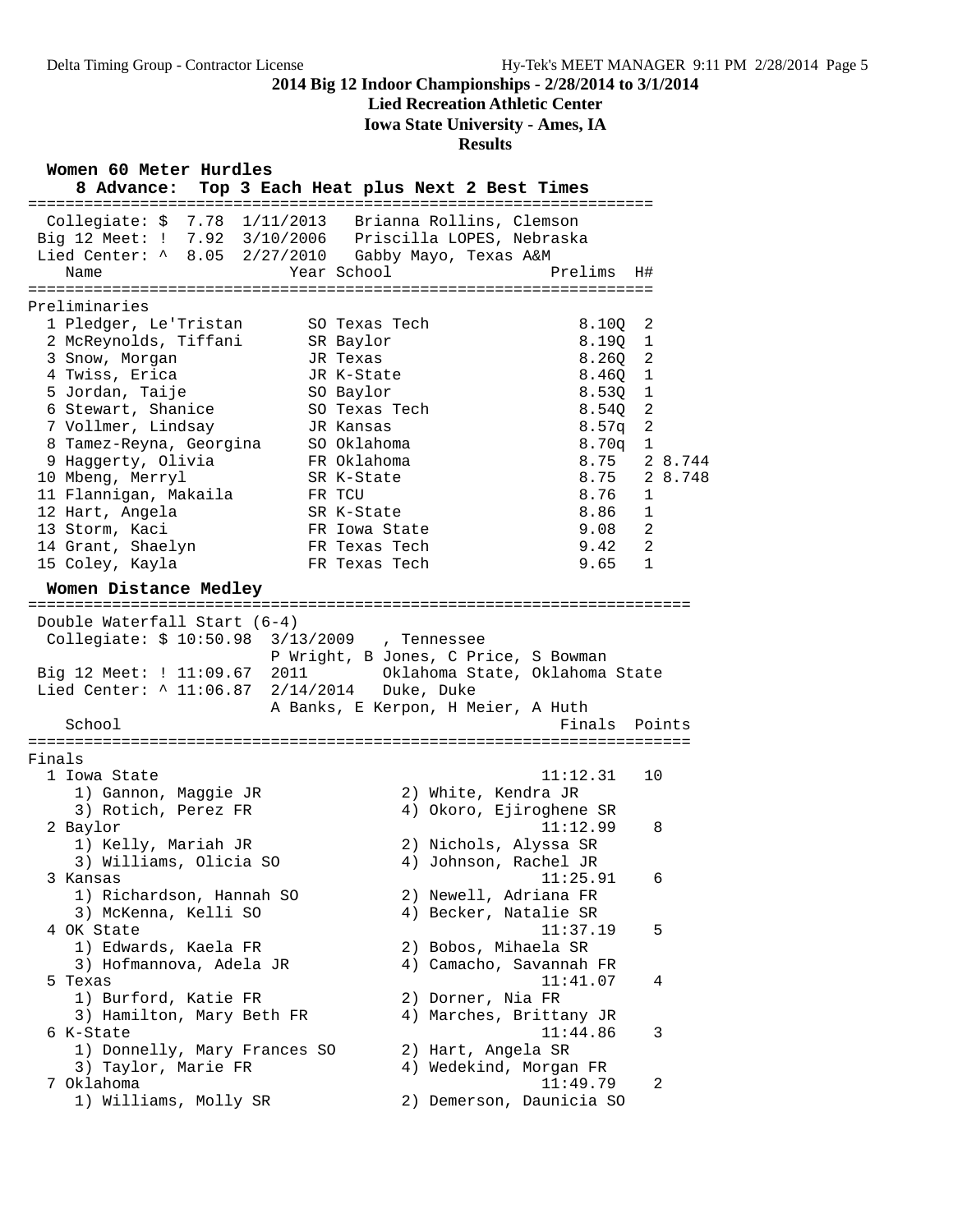# **Lied Recreation Athletic Center**

**Iowa State University - Ames, IA**

## **Results**

## **....Women Distance Medley**

| 3) Codispodi, Marissa FR<br>8 Texas Tech<br>1) Archer, McKenzie SO<br>3) Waters, Caitlin SR<br>-- West Virginia<br>1) Martinelli, Sarah SR<br>3) Cashin, Amy FR                        | 4) Perry, Bryce FR<br>2) Blake, Amoy SR<br>4) Nickle, Sharlene JR<br>2) Welker, Bria FR<br>4) Kerekes, Brianna SO                                                    | 12:05.03<br><b>DNS</b> | 1                       |  |
|----------------------------------------------------------------------------------------------------------------------------------------------------------------------------------------|----------------------------------------------------------------------------------------------------------------------------------------------------------------------|------------------------|-------------------------|--|
| Women Pole Vault                                                                                                                                                                       |                                                                                                                                                                      |                        |                         |  |
| Five-Alive until fewer than 9 remain<br>The "one-hour" rule (NCAA 6.1.10) will be used<br>Collegiate: \$ 4.55m  2/25/2012<br>Big 12 Meet: ! 4.37m 2011<br>Lied Center: ^ 4.40m<br>Name | Prog: $3.50-3.65-3.80-3.95-4.10-4.20-4.30-4.40-4.45$ +5cm<br>Tina Sutej, Arkansas<br>Natalie Willer, Nebraska<br>B. Eveland/K. Hutson, K-State/Ind St<br>Year School | Finals                 | Points                  |  |
|                                                                                                                                                                                        |                                                                                                                                                                      |                        |                         |  |
| 1 Petrillose, Kaitlin<br>PPP PPP PPP PPP 0                                                                                                                                             | SO Texas<br>3.50 3.65 3.80 3.95 4.10 4.20 4.30 4.40 4.45 4.50 4.56<br>O XXO<br>XO PPP PPP                                                                            | XXX                    | $4.40m^*$ 14-05.25 10   |  |
| 2 Bartnovskaya, Natalia<br>3.50 3.65 3.80 3.95 4.10 4.20 4.30 4.40<br>PPP PPP PPP 0 0 XPP 0 XXX                                                                                        | SR Kansas                                                                                                                                                            | 4.30m                  | $14 - 01.25$<br>8       |  |
| 3 Rhodes, Annie<br>3.50 3.65 3.80 3.95 4.10<br>PPP PPP<br>O O XXX                                                                                                                      | FR Baylor                                                                                                                                                            |                        | $3.95m$ $12-11.50$<br>6 |  |
| 4 Shelar, Katlyn<br>3.50 3.65 3.80 3.95 4.10<br>PPP PPP 0 XO XXX                                                                                                                       | SR West Virginia                                                                                                                                                     | J3.95m                 | 12-11.50<br>5           |  |
| 5 Cook, Haley<br>3.50 3.65 3.80 3.95<br>PPP<br>XO XXX<br>$\circ$                                                                                                                       | SO Texas Tech                                                                                                                                                        | 3.80m                  | $12 - 05.50$<br>4       |  |
| 6 Gullo, Alyssa<br>3.50 3.65 3.80 3.95<br>O XXO XXO XXX                                                                                                                                | FR Texas                                                                                                                                                             | J3.80m                 | $12 - 05.50$<br>3       |  |
| 7 House, Jamie<br>3.50 3.65 3.80<br>XO.<br>O XXX                                                                                                                                       | JR Kansas                                                                                                                                                            | 3.65m                  | $11 - 11.75$<br>2       |  |
| 8 Wood, Blake<br>3.50 3.65 3.80<br>O XXO XXX                                                                                                                                           | FR Texas Tech                                                                                                                                                        | J3.65m                 | 0.50<br>11-11.75        |  |
| 8 Savage, Emily<br>3.50 3.65 3.80<br>PPP XXO XXX                                                                                                                                       | FR Oklahoma                                                                                                                                                          | J3.65m                 | $11 - 11.75$<br>0.50    |  |
| 10 Timmons, Reece<br>3.50 3.65<br>O XXX                                                                                                                                                | FR Texas Tech                                                                                                                                                        | 3.50m                  | $11 - 05.75$            |  |
| 11 Row, Abby<br>3.50 3.65<br>XO XXX                                                                                                                                                    | SR Kansas                                                                                                                                                            | J3.50m                 | $11 - 05.75$            |  |
| -- Nichols, Morgan<br>3.50                                                                                                                                                             | SR Oklahoma                                                                                                                                                          | ΝH                     |                         |  |

XXX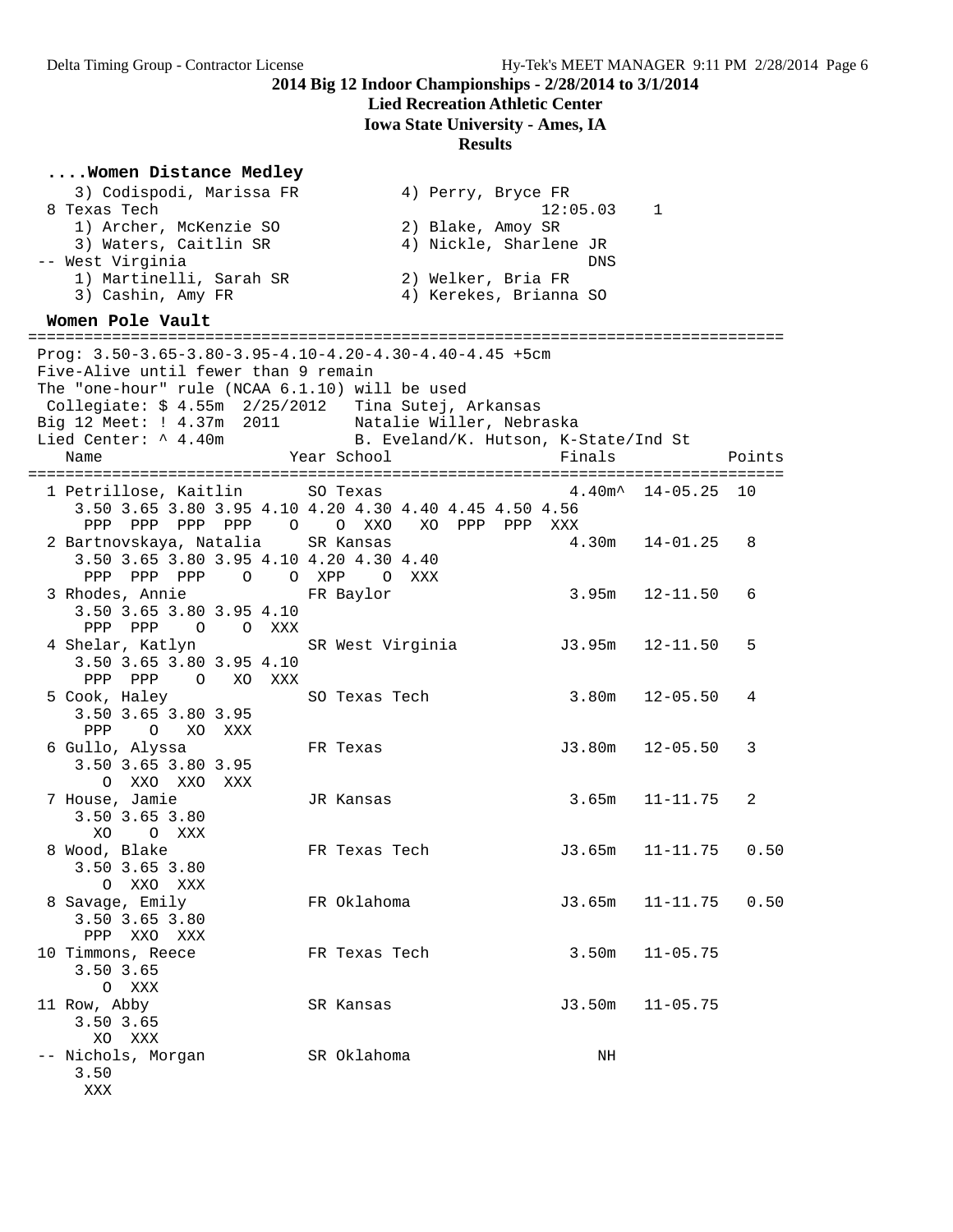# **Lied Recreation Athletic Center**

**Iowa State University - Ames, IA**

**Results**

| Women Pole Vault |  |
|------------------|--|
| -- Harwig Anno   |  |

| $\ldots$ . Women Pole Vault                                                                                                                                                                                                             |                         |                   |                              |
|-----------------------------------------------------------------------------------------------------------------------------------------------------------------------------------------------------------------------------------------|-------------------------|-------------------|------------------------------|
| -- Harwig, Anne<br>3.50                                                                                                                                                                                                                 | SO Texas                | NH                |                              |
| XXX                                                                                                                                                                                                                                     |                         |                   |                              |
| Women Long Jump                                                                                                                                                                                                                         |                         |                   |                              |
| 8 Competitors, plus ties, will qualify for the final<br>Collegiate: \$ 6.91m 2/23/2002 Elva Goulbourne, Auburn<br>Big 12 Meet: $1.6.59m$ $2/23/2013$ Francine Simpson, Kansas<br>Lied Center: $\sim 6.62m$ $3/6/1998$ Shunta Rose, UCLA |                         |                   |                              |
| Name                                                                                                                                                                                                                                    | Year School             | Finals            | Points                       |
| 1 Ugen, Lorraine<br>6.38m FOUL 6.59m PASS PASS PASS                                                                                                                                                                                     | SR TCU                  | 6.59m!            | 10<br>$21 - 07.50$           |
| 2 Conley, Sydney<br>5.99m 6.12m 5.93m 6.18m 5.88m 6.10m                                                                                                                                                                                 | SO Kansas               | 6.18m             | $20 - 03.50$<br>8            |
| 3 Jackson, Gionna<br>5.77m 5.87m 6.06m 5.69m 5.77m 5.81m                                                                                                                                                                                | SO Texas Tech           | 6.06 <sub>m</sub> | 6<br>$19 - 10.75$            |
| 4 Stewart, Shanice<br>FOUL 5.98m 5.98m 5.91m 5.80m 5.99m                                                                                                                                                                                | SO Texas Tech           | 5.99m             | 5<br>$19 - 08.00$            |
| 5 Pledger, Le'Tristan<br>FOUL FOUL 5.95m 5.94m 5.80m 5.89m                                                                                                                                                                              | SO Texas Tech           | 5.95 <sub>m</sub> | $19 - 06.25$<br>4            |
| 6 Nesbit, Stormy<br>5.33m 5.79m 5.78m 5.88m FOUL 5.81m                                                                                                                                                                                  | SR West Virginia        | 5.88m             | $19 - 03.50$<br>3            |
| 7 Robinson, Anna<br>5.47m 5.60m 5.81m 5.71m FOUL 5.80m                                                                                                                                                                                  | FR TCU                  | 5.81 <sub>m</sub> | $19 - 00.75$<br>2            |
| 8 Twiss, Erica<br>FOUL 5.54m 5.81m 5.63m FOUL FOUL                                                                                                                                                                                      | JR K-State              | J5.81m            | $\mathbf{1}$<br>$19 - 00.75$ |
| 9 Kelly, Alyssa<br>5.72m 5.62m FOUL                                                                                                                                                                                                     | SO K-State              | 5.72m             | $18 - 09.25$                 |
| 10 Charbonnet, Justine<br>FOUL 5.43m 5.71m                                                                                                                                                                                              | SR Baylor               | 5.71m             | $18 - 09.00$                 |
| 11 Mbeng, Merryl<br>FOUL 5.70m 5.41m                                                                                                                                                                                                    | SR K-State              | 5.70m             | $18 - 08.50$                 |
| 12 Revell, Paetyn<br>5.36m 5.67m 5.42m                                                                                                                                                                                                  | FR Texas Tech<br>FR TCU | 5.67m<br>5.60m    | $18 - 07.25$                 |
| 13 Flannigan, Makaila<br>5.00m FOUL 5.60m                                                                                                                                                                                               | FR Oklahoma             | 5.43m             | $18 - 04.50$                 |
| 14 Henry, Aatiyah<br>FOUL FOUL 5.43m                                                                                                                                                                                                    |                         |                   | $17 - 09.75$                 |
| 15 Highsmith, Jordan<br>5.26m 5.40m 5.42m                                                                                                                                                                                               | SO OK State             | 5.42m             | $17 - 09.50$                 |
| 16 Nesmith, Amani<br>$5.21m$ $5.29m$<br>4.98m                                                                                                                                                                                           | FR Texas Tech           | 5.29m             | $17 - 04.25$                 |
| 17 Latham, Viershanie<br>FOUL 4.85m<br>5.09m                                                                                                                                                                                            | FR Texas Tech           | 5.09m             | $16 - 08.50$                 |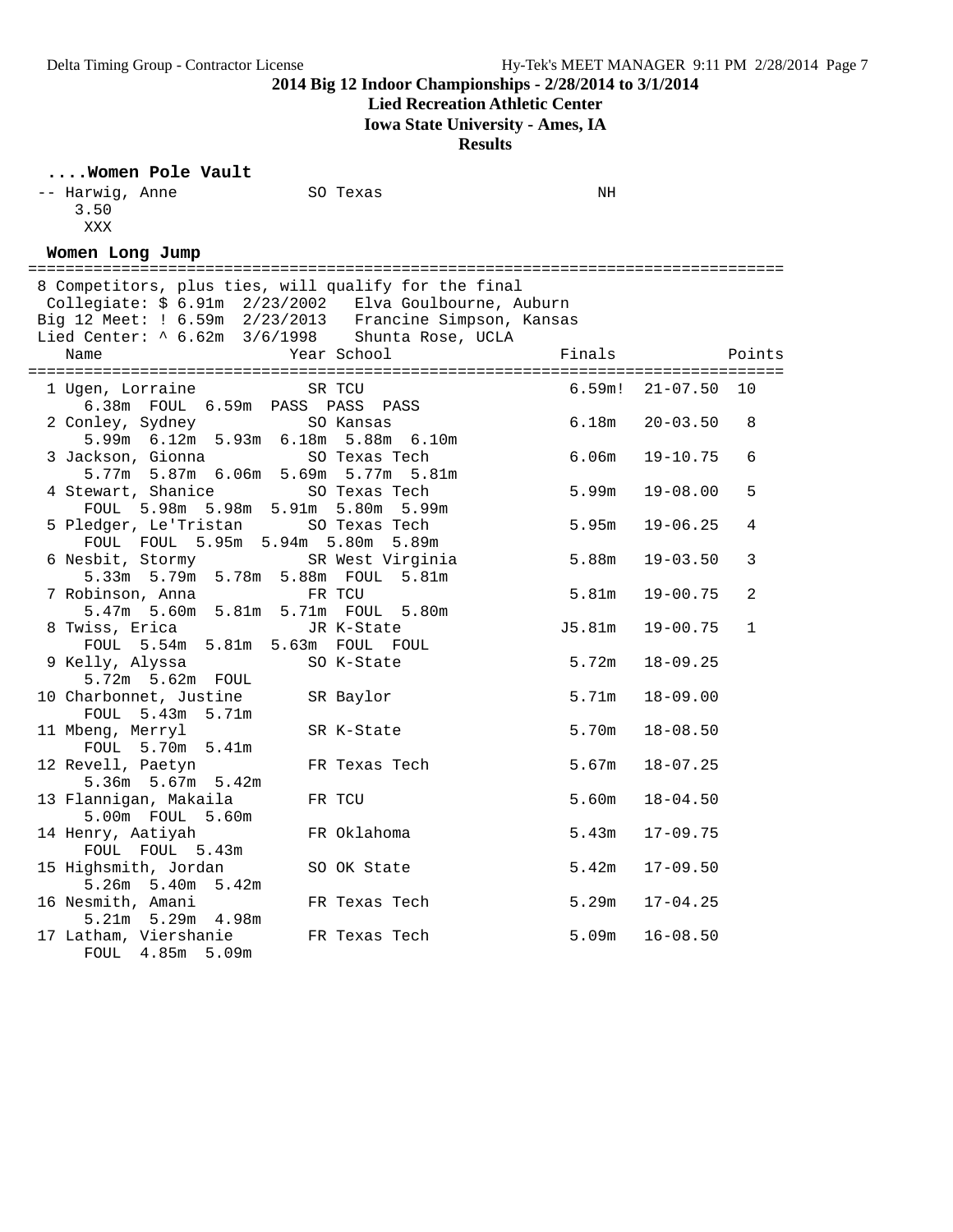# **Lied Recreation Athletic Center**

**Iowa State University - Ames, IA**

#### **Results**

## **Women Weight Throw**

| 8 Competitors, plus ties, will qualify for the final                |                                                                                                                                |                 |                     |                |
|---------------------------------------------------------------------|--------------------------------------------------------------------------------------------------------------------------------|-----------------|---------------------|----------------|
|                                                                     | Collegiate: \$ 25.56m 3/10/2007 Brittany Riley, Southern Illinois                                                              |                 |                     |                |
|                                                                     |                                                                                                                                |                 |                     |                |
|                                                                     | Big 12 Meet: ! 21.54m  2/24/2012  Kelly Closse, Texas Tech<br>Lied Center: ^ 24.35m  2/2012  Brittany Riley, Southern Illinois |                 |                     |                |
| Name                                                                | Year School <a> Finals</a>                                                                                                     |                 | <b>Points</b>       |                |
|                                                                     |                                                                                                                                |                 |                     |                |
|                                                                     | 1 Savatovic, Sara 50 K-State 50 19.29m 63-03.50 10                                                                             |                 |                     |                |
|                                                                     | FOUL FOUL 17.87m 18.11m FOUL 19.29m                                                                                            |                 |                     |                |
| 2 Rackley, Rylee JR Oklahoma                                        |                                                                                                                                |                 |                     | 8              |
|                                                                     |                                                                                                                                |                 |                     |                |
| 3 Atkinson, Erin SR Baylor                                          |                                                                                                                                |                 | 19.14m 62-09.50     | 6              |
| FOUL 18.82m 18.52m 18.72m 19.14m 18.50m                             |                                                                                                                                |                 |                     |                |
| 4 Reedy, Julia and SO Oklahoma                                      |                                                                                                                                |                 | $18.66m$ $61-02.75$ | 5              |
| 17.74m FOUL FOUL FOUL 18.61m 18.66m                                 |                                                                                                                                |                 |                     |                |
| 5 Tolson, Sarah               SO Oklahoma                           |                                                                                                                                |                 | $18.42m$ 60-05.25   | $\overline{4}$ |
|                                                                     | 17.35m  17.93m  17.59m  17.50m  17.60m  18.42m                                                                                 |                 |                     |                |
|                                                                     |                                                                                                                                |                 | $18.12m$ $59-05.50$ | 3              |
| 6 Winters, Dani SO K-State<br>17.18m 18.12m 17.70m FOUL FOUL 17.36m |                                                                                                                                |                 |                     |                |
| 7 Way, Caitlin SR OK State                                          |                                                                                                                                |                 | $17.97m$ $58-11.50$ | $\mathfrak{D}$ |
| 17.57m FOUL 17.74m 16.82m FOUL 17.97m                               |                                                                                                                                |                 |                     |                |
| 8 Maroszek, Jessica SR Kansas                                       |                                                                                                                                |                 | $17.75m$ $58-03.00$ | $\mathbf{1}$   |
|                                                                     | 17.09m  17.48m  17.75m  17.39m  17.20m  17.35m                                                                                 |                 |                     |                |
|                                                                     |                                                                                                                                | 16.96m 55-07.75 |                     |                |
| 9 Levy, Daina<br>FOUL FOUL 16.96m<br>FOUL FOUL 16.96m               |                                                                                                                                |                 |                     |                |
|                                                                     | 10 Hillman, Christina JR Iowa State 16.70m 54-09.50                                                                            |                 |                     |                |
| 16.70m FOUL FOUL                                                    |                                                                                                                                |                 |                     |                |
| 11 Garner, Brooke 50 Oklahoma                                       |                                                                                                                                | 16.26m          | $53 - 04.25$        |                |
| 16.26m FOUL FOUL                                                    |                                                                                                                                |                 |                     |                |
| 12 Holtermann, Anna (JR Iowa State)                                 | $15.83m$ $51-11.25$                                                                                                            |                 |                     |                |
| 15.83m  15.25m  FOUL                                                |                                                                                                                                |                 |                     |                |
|                                                                     | JR Iowa State and the State of the State of the State of the State of the State of the State of the State of the               | 15.64m 51-03.75 |                     |                |
| 13 Sanborn, Kayla<br>14.98m 15.64m 15.49m                           |                                                                                                                                |                 |                     |                |

# **Indoor Pent: #5 Women 800 Meter Indoor Pent**

#### =======================================================================

Lied Center: ^ 2:03.39 2/15/2014 Phoebe Wright, NIKE

| Name                | Year School   | Finals  | Points |
|---------------------|---------------|---------|--------|
| 1 Twiss, Erica      | JR K-State    | 2:15.23 | 890    |
| 2 Pfeiffer, Jenna   | SO Baylor     | 2:16.41 | 873    |
| 3 Mbeng, Merryl     | SR K-State    | 2:16.52 | 871    |
| 4 Kolmer, Sarah     | JR K-State    | 2:16.78 | 868    |
| 5 Thompson, Natalie | SO Texas Tech | 2:17.22 | 862    |
| 6 Gonzalez, Melissa | SO Texas      | 2:17.35 | 860    |
| 7 Shadley, Jessica  | SR Baylor     | 2:17.64 | 856    |
| 8 Briscoe, Shanay   | SR Texas      | 2:24.52 | 763    |
| 9 Coley, Kayla      | FR Texas Tech | 2:37.66 | 600    |
| 10 Morgan, Andi     | FR Texas Tech | 2:39.39 | 580    |
| 11 Stewart, Shanice | SO Texas Tech | 2:45.09 | 516    |
| -- Barnes, Joslyn   | JR K-State    | DNF     |        |
| -- Vollmer, Lindsay | JR Kansas     | DNF     |        |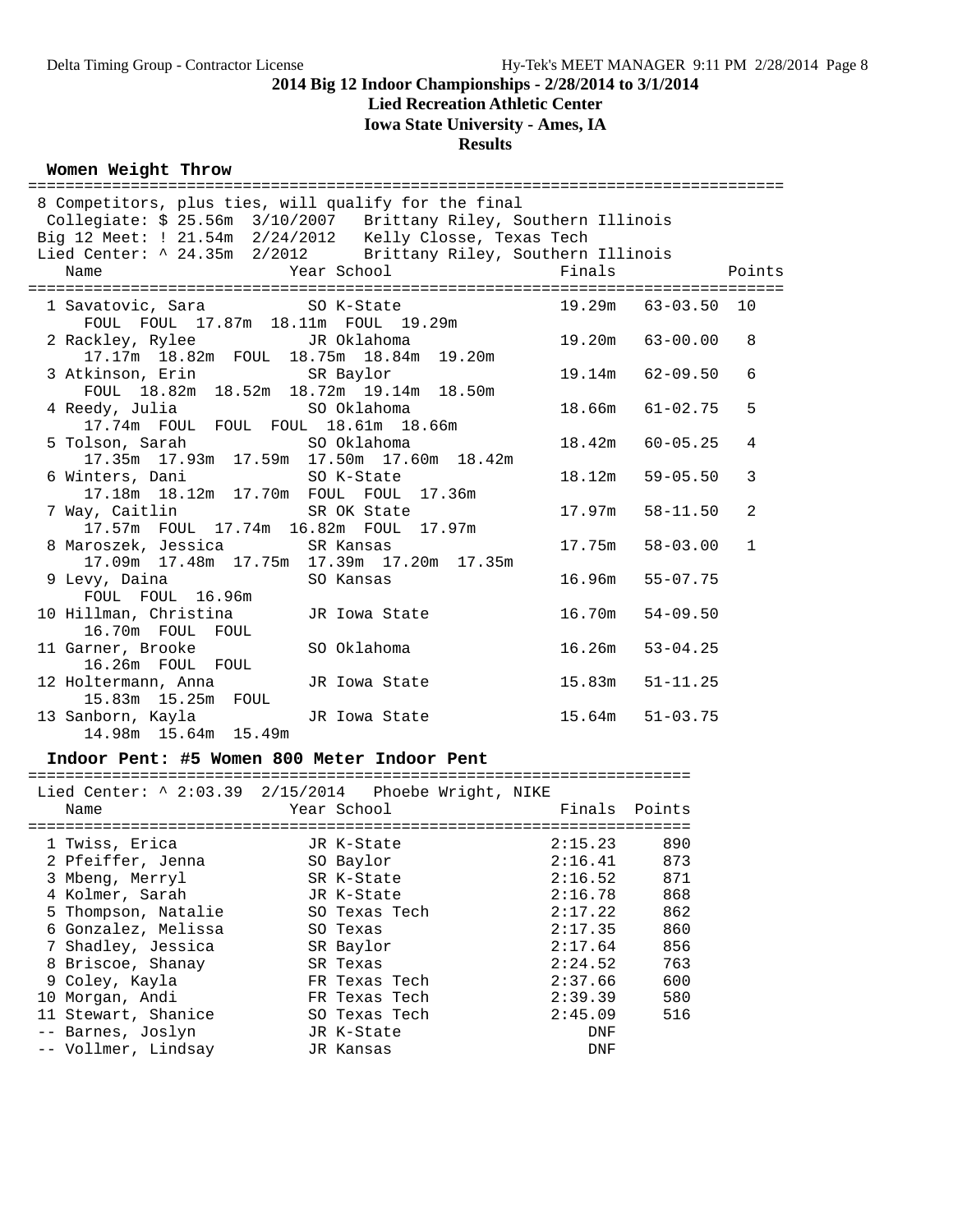**Lied Recreation Athletic Center**

**Iowa State University - Ames, IA**

**Results**

## **Indoor Pent: #1 Women 60 Meter Hurdles Indoor Pent**

| Lanes: 2-4-6-8 w/ hurdle outside lane 8                          |     |                                      |         |        |                       |        |
|------------------------------------------------------------------|-----|--------------------------------------|---------|--------|-----------------------|--------|
| Name                                                             |     | Year School                          |         | Finals | H# Points             |        |
|                                                                  |     |                                      |         |        |                       |        |
| 1 Twiss, Erica                                                   |     | JR K-State                           |         | 8.31   | 1059<br>4             |        |
| 2 Stewart, Shanice                                               |     | SO Texas Tech                        |         | 8.41   | 4<br>1037             |        |
| 3 Vollmer, Lindsay                                               |     | JR Kansas                            |         | 8.46   | 4<br>1026             |        |
| 4 Mbeng, Merryl                                                  |     | SR K-State                           |         | 8.65   | 984<br>4              |        |
| 5 Gonzalez, Melissa                                              |     | SO Texas                             |         | 8.75   | 963<br>3              |        |
| 6 Shadley, Jessica                                               |     | SR Baylor                            |         | 8.94   | $\overline{c}$<br>922 |        |
|                                                                  |     | SR Texas                             |         | 8.97   | $\mathbf{2}$<br>916   |        |
| 7 Briscoe, Shanay                                                |     |                                      |         |        |                       |        |
| 8 Coley, Kayla                                                   |     | FR Texas Tech                        |         | 9.11   | $\mathbf{1}$<br>887   |        |
| 9 Kolmer, Sarah                                                  |     | JR K-State                           |         | 9.15   | 3<br>879              |        |
| 10 Pfeiffer, Jenna                                               |     | SO Baylor                            |         | 9.27   | 1<br>854              |        |
| 11 Thompson, Natalie                                             |     | SO Texas Tech                        |         | 9.39   | $\mathbf{1}$<br>830   |        |
| 12 Morgan, Andi                                                  |     | FR Texas Tech                        |         | 9.48   | $\overline{3}$<br>812 |        |
| 13 Barnes, Joslyn                                                |     | JR K-State                           |         | 9.61   | 2<br>787              |        |
| Indoor Pent: #2 Women High Jump Indoor Pent                      |     |                                      |         |        |                       |        |
|                                                                  |     |                                      |         |        |                       |        |
| 3cm increments working back from 1.83m                           |     |                                      |         |        |                       |        |
| Name                                                             |     | Year School                          |         | Finals |                       | Points |
|                                                                  |     |                                      |         |        |                       |        |
| 1 Briscoe, Shanay                                                |     | SR Texas                             |         | 1.80m  | $5 - 10.75$           | 978    |
| 1.56 1.59 1.62 1.65 1.68 1.71 1.74 1.77 1.80 1.83                |     |                                      |         |        |                       |        |
| PPP PPP PPP PPP PPP                                              |     | O PPP<br>XXO                         | O XXX   |        |                       |        |
|                                                                  |     |                                      |         |        |                       |        |
| 2 Vollmer, Lindsay                                               |     | JR Kansas                            |         | 1.77m  | $5 - 09.75$           | 941    |
| 1.56 1.59 1.62 1.65 1.68 1.71 1.74 1.77 1.80                     |     |                                      |         |        |                       |        |
| PPP PPP<br>0 PPP                                                 |     | XO XXO<br>XO<br>$\circ$<br>XXX       |         |        |                       |        |
| 3 Pfeiffer, Jenna                                                |     | SO Baylor                            |         | 1.71m  | $5 - 07.25$           | 867    |
| 1.38 1.41 1.44 1.47 1.50 1.53 1.56 1.59 1.62 1.65 1.68 1.71 1.74 |     |                                      |         |        |                       |        |
| PPP<br>PPP PPP PPP                                               | PPP | O PPP<br>$\circ$<br>$\circ$          | $\circ$ | XO XXO | XXX                   |        |
| 4 Twiss, Erica                                                   |     | JR K-State                           |         | 1.68m  | $5 - 06.00$           | 830    |
| 1.38 1.41 1.44 1.47 1.50 1.53 1.56 1.59 1.62 1.65 1.68 1.71      |     |                                      |         |        |                       |        |
| PPP PPP<br>PPP PPP PPP                                           |     | $\circ$<br>$\overline{O}$<br>$\circ$ | O XXO   | XO XXX |                       |        |
| 4 Barnes, Joslyn                                                 |     | JR K-State                           |         | 1.68m  | $5 - 06.00$           | 830    |
| 1.56 1.59 1.62 1.65 1.68 1.71                                    |     |                                      |         |        |                       |        |
| PPP PPP<br>$\circ$<br>$\overline{O}$                             |     | XO XXX                               |         |        |                       |        |
| 4 Mbeng, Merryl                                                  |     | SR K-State                           |         | 1.68m  | $5 - 06.00$           | 830    |
| 1.56 1.59 1.62 1.65 1.68 1.71                                    |     |                                      |         |        |                       |        |
| XO XXO                                                           |     |                                      |         |        |                       |        |
| 0<br>$\circ$                                                     |     | XO XXX                               |         |        |                       |        |
| 7 Stewart, Shanice 50 Texas Tech                                 |     |                                      |         | 1.62m  | $5 - 03.75$           | 759    |
| 1.56 1.59 1.62 1.65                                              |     |                                      |         |        |                       |        |
| XO<br>O XXX<br>XXO                                               |     |                                      |         |        |                       |        |
| 7 Shadley, Jessica                                               |     | SR Baylor                            |         | 1.62m  | $5 - 03.75$           | 759    |
| 1.38 1.41 1.44 1.47 1.50 1.53 1.56 1.59 1.62 1.65                |     |                                      |         |        |                       |        |
| PPP PPP PPP PPP                                                  |     | $O$ $O$ $O$ $XO$                     | XO XXX  |        |                       |        |
| 7 Thompson, Natalie                                              |     | SO Texas Tech                        |         | 1.62m  | $5 - 03.75$           | 759    |
| 1.56 1.59 1.62 1.65                                              |     |                                      |         |        |                       |        |
| PPP 0 0 XXX                                                      |     |                                      |         |        |                       |        |
| 10 Gonzalez, Melissa                                             |     | SO Texas                             |         | 1.56m  | $5 - 01.25$           | 689    |
| 1.38 1.41 1.44 1.47 1.50 1.53 1.56 1.59                          |     |                                      |         |        |                       |        |
| PPP PPP PPP<br>$\circ$                                           |     | O XXO<br>XO XXX                      |         |        |                       |        |
|                                                                  |     |                                      |         |        |                       |        |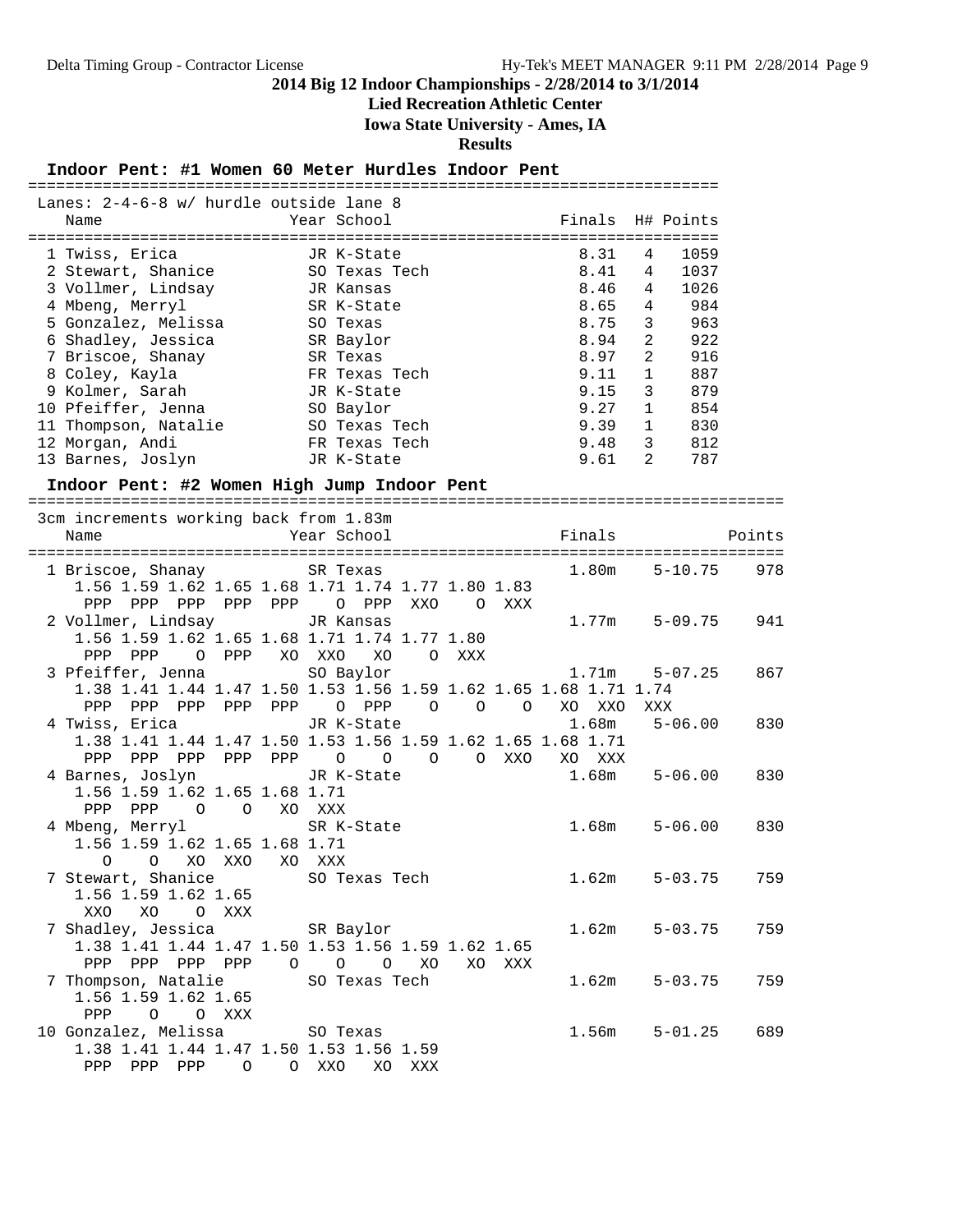## **Lied Recreation Athletic Center**

**Iowa State University - Ames, IA**

**Results**

## **....Indoor Pent: #2 Women High Jump Indoor Pent**

|                                             |            |                     | $1.56m$ $5-01.25$ |             | 689 |
|---------------------------------------------|------------|---------------------|-------------------|-------------|-----|
| 1.38 1.41 1.44 1.47 1.50 1.53 1.56 1.59     |            |                     |                   |             |     |
|                                             |            | 0 0 0 0 0 XO XO XXX |                   |             |     |
| 10 Kolmer, Sarah Garat JR K-State           |            |                     | 1.56m             | $5 - 01.25$ | 689 |
| 1.38 1.41 1.44 1.47 1.50 1.53 1.56 1.59     |            |                     |                   |             |     |
| PPP 0 0 0 0 XXO XXO XXX                     |            |                     |                   |             |     |
| 13 Morgan, Andi               FR Texas Tech |            |                     | $1.50m$ $4-11.00$ |             | 621 |
| 1.38 1.41 1.44 1.47 1.50 1.53               |            |                     |                   |             |     |
| PPP<br>PPP<br>PPP                           | XO.<br>XO. | xxx                 |                   |             |     |

#### **Indoor Pent: #4 Women Long Jump Indoor Pent**

=================================================================================

|      |                                            | Lied Center: $\land$ 6.62m $3/6/1998$ Shaunta Rose, UNLV |               |                    |     |
|------|--------------------------------------------|----------------------------------------------------------|---------------|--------------------|-----|
| Name |                                            | Year School                                              | Finals Points |                    |     |
|      | 5.79m 5.71m FOUL                           | 1 Twiss, Erica GR K-State                                |               | $5.79m$ $19-00.00$ | 786 |
|      | 2 Stewart, Shanice<br>5.78m FOUL 5.76m     | SO Texas Tech                                            | 5.78m         | 18-11.75           | 783 |
|      | 3 Mbeng, Merryl<br>5.55m 5.53m 5.73m       | SR K-State                                               | 5.73m         | 18-09.75           | 768 |
|      | 4 Briscoe, Shanay<br>5.25m 5.57m 5.49m     | SR Texas                                                 |               | $5.57m$ $18-03.25$ | 720 |
|      | 5 Gonzalez, Melissa<br>5.31m 5.29m 5.49m   | SO Texas                                                 | 5.49m         | $18 - 00.25$       | 697 |
|      | 5 Kolmer, Sarah<br>5.43m FOUL 5.49m        | JR K-State                                               | 5.49m         | $18 - 00.25$       | 697 |
|      | 7 Shadley, Jessica<br>4.94m 5.39m 5.35m    | SR Baylor                                                | 5.39m         | $17 - 08.25$       | 668 |
|      | 8 Barnes, Joslyn<br>5.17m  FOUL  5.14m     | JR K-State                                               | 5.17m         | $16 - 11.50$       | 606 |
|      | 8 Pfeiffer, Jenna<br>FOUL 4.94m 5.17m      | SO Baylor                                                | 5.17m         | $16 - 11.50$       | 606 |
|      | 10 Thompson, Natalie<br>5.06m FOUL 4.95m   | SO Texas Tech                                            | 5.06m         | 16-07.25           | 576 |
|      | 11 Morgan, Andi<br>$4.97m$ $4.87m$ $4.82m$ | FR Texas Tech                                            | 4.97m         | 16-03.75           | 551 |
|      | 12 Coley, Kayla<br>4.87m  4.79m  FOUL      | FR Texas Tech                                            |               | $4.87m$ $15-11.75$ | 524 |
|      | -- Vollmer, Lindsay<br>FOUL FOUL FOUL      | JR Kansas                                                | FOUL          |                    |     |

#### **Indoor Pent: #3 Women Shot Put Indoor Pent**

| Lied Center: ^ 18.52m 2/24/2013 Tia Brooks, Oklahoma<br>Name |           | Year School   | Finals |                     | Points |
|--------------------------------------------------------------|-----------|---------------|--------|---------------------|--------|
| 1 Stewart, Shanice<br>FOUL 13.21m 11.80m                     |           | SO Texas Tech |        | $13.21m$ $43-04.25$ | 741    |
| 2 Vollmer, Lindsay<br>$11.57m$ $12.10m$ $11.65m$             | JR Kansas |               | 12.10m | 39-08.50            | 668    |
| 3 Briscoe, Shanay<br>11.64m 12.08m 11.82m                    |           | SR Texas      |        | $12.08m$ $39-07.75$ | 666    |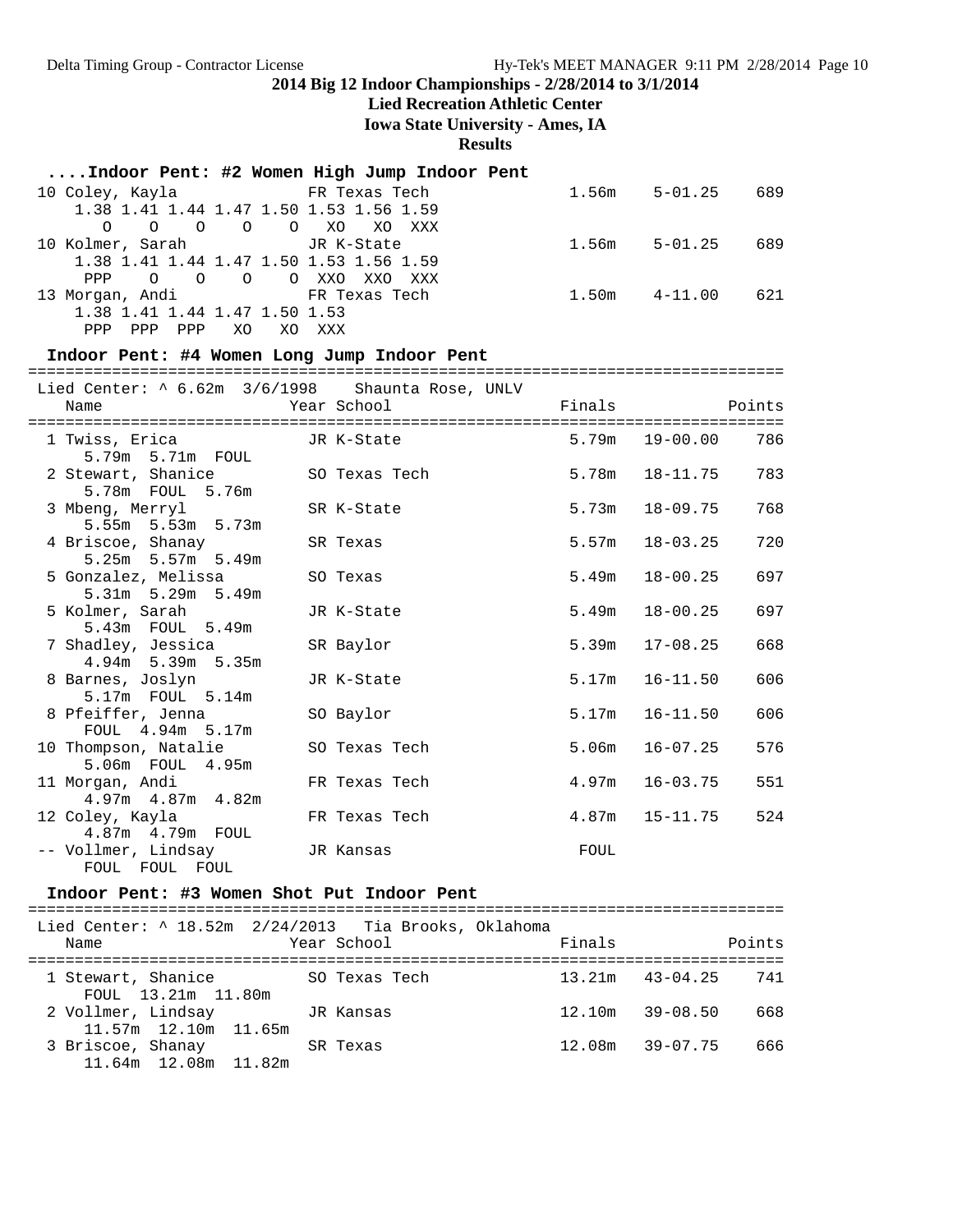## **Lied Recreation Athletic Center**

**Iowa State University - Ames, IA**

**Results**

## **....Indoor Pent: #3 Women Shot Put Indoor Pent**

| 4 Kolmer, Sarah           | JR K-State    | 11.81m | $38 - 09.00$ | 649 |
|---------------------------|---------------|--------|--------------|-----|
| 11.81m  11.73m  11.72m    |               |        |              |     |
| 5 Mbeng, Merryl           | SR K-State    | 10.80m | 35-05.25     | 582 |
| 10.46m FOUL 10.80m        |               |        |              |     |
| 6 Gonzalez, Melissa       | SO Texas      | 10.29m | $33 - 09.25$ | 548 |
| 10.29m 9.26m FOUL         |               |        |              |     |
| 7 Pfeiffer, Jenna         | SO Baylor     | 9.98m  | 32-09.00     | 528 |
| $9.98m$ $9.97m$ $9.79m$   |               |        |              |     |
| 8 Shadley, Jessica        | SR Baylor     | 9.87m  | $32 - 04.75$ | 521 |
| $9.68m$ $9.87m$ $9.33m$   |               |        |              |     |
| 8 Thompson, Natalie       | SO Texas Tech | 9.87m  | $32 - 04.75$ | 521 |
| 9.87m 9.70m 9.76m         |               |        |              |     |
| 10 Twiss, Erica           | JR K-State    | 9.69m  | 31-09.50     | 509 |
| $9.63m$ $9.69m$ $9.18m$   |               |        |              |     |
| 11 Barnes, Joslyn         | JR K-State    | 9.35m  | $30 - 08.25$ | 487 |
| $9.35m$ $9.15m$ $9.29m$   |               |        |              |     |
| 12 Coley, Kayla           | FR Texas Tech | 9.00m  | $29 - 06.50$ | 464 |
| $8.10m$ 9.00 $m$ 8.24 $m$ |               |        |              |     |
| 13 Morgan, Andi           | FR Texas Tech | 8.77m  | 28-09.25     | 449 |
| 8.65m 8.77m 8.18m         |               |        |              |     |

#### **Women Indoor Pent**

 Collegiate: \$ 4555 1/27/2012 Brianne Theisen, Oregon Big 12 Meet: ! 4439 2/22/2002 Austra SKUJYTE, Kansas State Name Year School Finals Points

=======================================================================

| NQULC               | TCAT DOITOOT  | $\Gamma$ $\pm$ 110 $\pm$ 0 | --------       |
|---------------------|---------------|----------------------------|----------------|
| 1 Twiss, Erica      | JR K-State    | 4074                       | 10             |
| 2 Briscoe, Shanay   | SR Texas      | 4043                       | 8              |
| 3 Mbeng, Merryl     | SR K-State    | 4035                       | - 6            |
| 4 Stewart, Shanice  | SO Texas Tech | 3836                       | 5              |
| 5 Kolmer, Sarah     | JR K-State    | 3782                       | $\overline{4}$ |
| 6 Gonzalez, Melissa | SO Texas      | 3757                       | 3              |
| 7 Pfeiffer, Jenna   | SO Baylor     | 3728                       | $\mathfrak{D}$ |
| 8 Shadley, Jessica  | SR Baylor     | 3726                       | $\mathbf{1}$   |
| 9 Thompson, Natalie | SO Texas Tech | 3548                       |                |
| 10 Coley, Kayla     | FR Texas Tech | 3164                       |                |
| 11 Morgan, Andi     | FR Texas Tech | 3013                       |                |
| 12 Barnes, Joslyn   | JR K-State    | 2710                       |                |
| 13 Vollmer, Lindsay | JR Kansas     | 2635                       |                |

#### **Men 60 Meter**

**8 Advance: Top 3 Each Heat plus Next 2 Best Times**

| Collegiate: $$6.45$ 2/20/1999<br>Big 12 Meet: ! 6.57 2/27/2004<br>Lied Center: ^ 6.59 2/8/1997 |  |  | Leonard Myles-Mills, BYU<br>DaBryan BLANTON, Oklahoma<br>Marcel Carter, Nike |         |                |
|------------------------------------------------------------------------------------------------|--|--|------------------------------------------------------------------------------|---------|----------------|
| Name                                                                                           |  |  | Year School                                                                  | Prelims | H#             |
|                                                                                                |  |  |                                                                              |         |                |
| Preliminaries                                                                                  |  |  |                                                                              |         |                |
| 1 Bromell, Trayvon                                                                             |  |  | FR Baylor                                                                    | 6.6702  |                |
| 2 Hill, Tyreek                                                                                 |  |  | FR OK State                                                                  | 6.720   | $\overline{1}$ |
| 3 Bozmans, Raymond                                                                             |  |  | SO TCU                                                                       | 6.730   | $\overline{2}$ |
| 4 Givans, Senoj-Jay                                                                            |  |  | FR Texas                                                                     | 6.760   | - 1            |
|                                                                                                |  |  |                                                                              |         |                |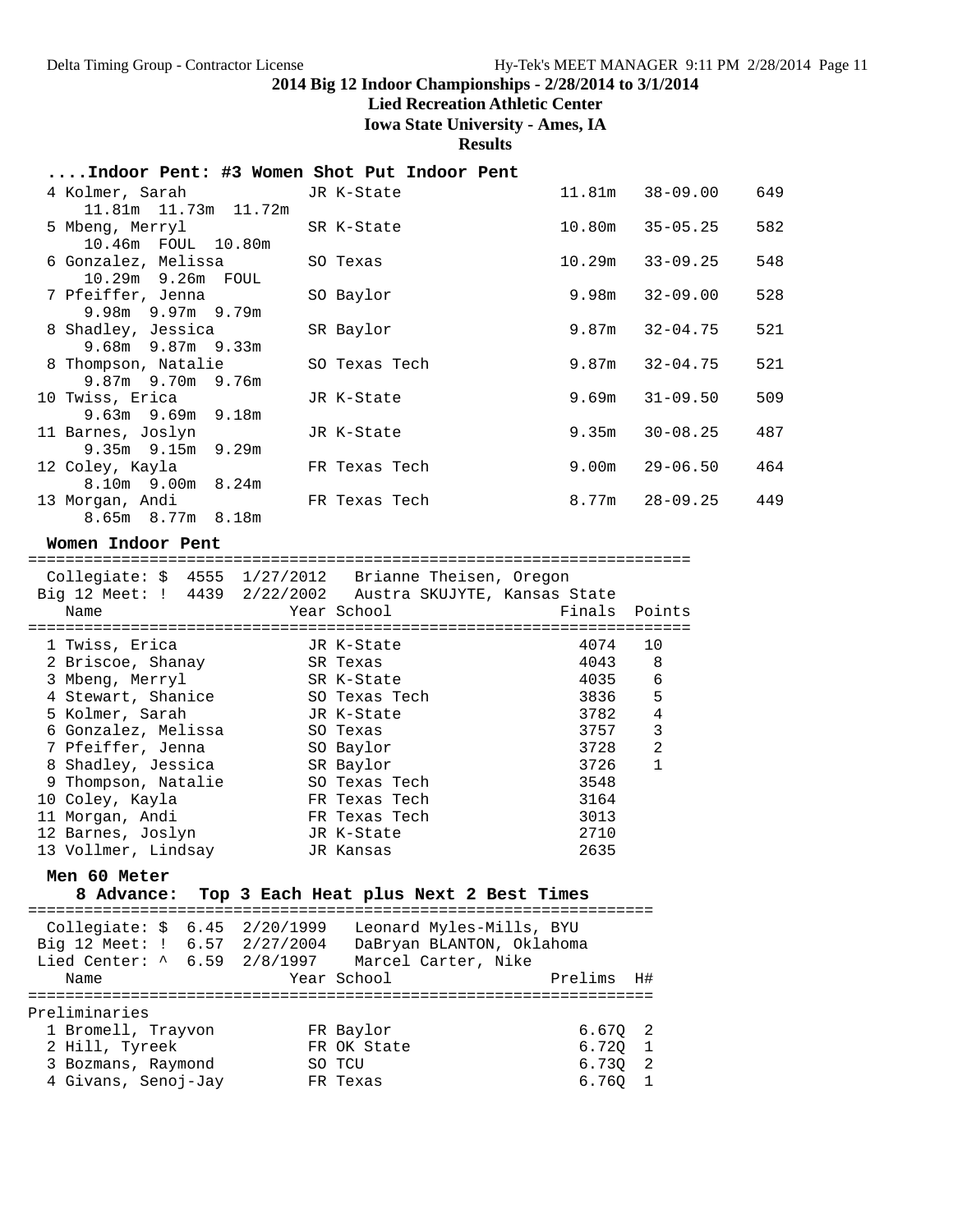## **Lied Recreation Athletic Center**

**Iowa State University - Ames, IA**

**Results**

#### **....Men 60 Meter**

| 5 Teeters, John          | SO OK State   | 6.750 2             |                          |         |
|--------------------------|---------------|---------------------|--------------------------|---------|
| 6 Listenbee, Kolby       | FR TCU        | 6.7901              |                          |         |
| 7 Reece, Alex            | SO Baylor     | $6.81q$ 1           |                          |         |
| 8 Mackey, Trevor         | JR Texas Tech | 6.82q               | $\overline{\phantom{0}}$ |         |
| 9 Storey, Waymon         | SR Oklahoma   | 6.90                | 2                        |         |
| 10 Johnson, Treyvion     | FR Texas Tech | $6.95$ 2 6.943      |                          |         |
| 11 Fares, Basil          | SO Texas      | $6.95 \quad 16.949$ |                          |         |
| 12 Webb, Blake           | FR OK State   | 7.02                | 1                        |         |
| 13 Owusu-Peprah, Michael | SO TCU        | 7.03                | 2                        |         |
| 14 Ingram, Jared         | FR Iowa State | 7.07                |                          | 2 7.062 |
| 15 Tamba, Ivan           | SO Iowa State | 7.07 1 7.068        |                          |         |

#### **Men 200 Meter**

## **Top 8 Advance by Time**

| Collegiate: \$ 20.10 3/11/2005 Wallace Spearmon, Arkansas<br>Big 12 Meet: ! 20.58 2/28/2004 Leo BOOKMAN, Kansas<br>Lied Center: ^ 20.50 3/4/2006 Walter Dix, Florida St.<br>Name |               |                 |                |  |
|----------------------------------------------------------------------------------------------------------------------------------------------------------------------------------|---------------|-----------------|----------------|--|
| 1 Heriot, Blake SR Baylor                                                                                                                                                        |               | $21.09q$ 2      |                |  |
| 2 Hill, Tyreek FR OK State                                                                                                                                                       |               | 21.16q 3 21.153 |                |  |
| 3 Bromell, Trayvon FR Baylor                                                                                                                                                     |               | 21.16q 1 21.158 |                |  |
| 4 Storey, Waymon SR Oklahoma                                                                                                                                                     |               | $21.27q$ 4      |                |  |
| 5 Bilderback, Zack SO Texas                                                                                                                                                      |               | $21.28q$ 3      |                |  |
| 6 Echols- Luper, Cameron                                                                                                                                                         | FR TCU        | $21.41q$ 1      |                |  |
| 7 Watts, Sam                                                                                                                                                                     | SO TCU        | $21.43q$ 2      |                |  |
| 8 Givans, Senoj-Jay                                                                                                                                                              | FR Texas      | $21.44q$ 3      |                |  |
| 9 Mackey, Trevor                                                                                                                                                                 | JR Texas Tech | 21.45           | $\overline{4}$ |  |
| 10 Richards III, Joseph SO Texas Tech                                                                                                                                            |               | 21.52 1         |                |  |
| 11 Reece, Alex                                                                                                                                                                   | SO Baylor     | $21.53$ 1       |                |  |
| 12 Johnson, DeMario                                                                                                                                                              | SR Kansas     | 21.63           | 3              |  |
| 13 Teeters, John                                                                                                                                                                 | SO OK State   | 21.79           | 4              |  |
| 14 McSwain, Harvey                                                                                                                                                               | SO TCU        | 21.83           | $\overline{4}$ |  |
| 15 Johnson, Treyvion                                                                                                                                                             | FR Texas Tech | 21.88           | 2              |  |
| 16 Wilson, Jamie                                                                                                                                                                 | SO Kansas     | 22.23           | $\overline{2}$ |  |

#### **Men 400 Meter**

## **8 Advance: Top 1 Each Heat plus Next 5 Best Times**

| Collegiate: \$44.57 3/12/2005 Kerron Clement, Florida<br>Big 12 Meet: ! 45.53 1998<br>Lied Center: ^ 45.53 2/28/1998 Brandon Couts, Baylor<br>Name                                           | Jeremy WARINER, Baylor<br>Year School                                                                              | Prelims                                                                                                     | H#                                                     |
|----------------------------------------------------------------------------------------------------------------------------------------------------------------------------------------------|--------------------------------------------------------------------------------------------------------------------|-------------------------------------------------------------------------------------------------------------|--------------------------------------------------------|
| 1 Bilderback, Zack<br>2 Richards III, Joseph<br>3 Heriot, Blake<br>4 Baker, Ethan<br>5 Irvin, Christopher<br>6 Johnson, DeMario<br>7 Jackson, Narada<br>8 Caddick, George<br>9 Gary, Richard | SO Texas<br>SO Texas Tech<br>SR Baylor<br>JR Oklahoma<br>FR Texas<br>SR Kansas<br>SR TCU<br>FR Baylor<br>SO Baylor | 46.720 2<br>47.040 1<br>47.760 3<br>$47.37q$ 2<br>$47.55q$ 2<br>47.77q<br>$47.81q$ 3<br>$47.83q$ 1<br>48.09 | $\overline{\phantom{0}}^2$<br>$\overline{\phantom{a}}$ |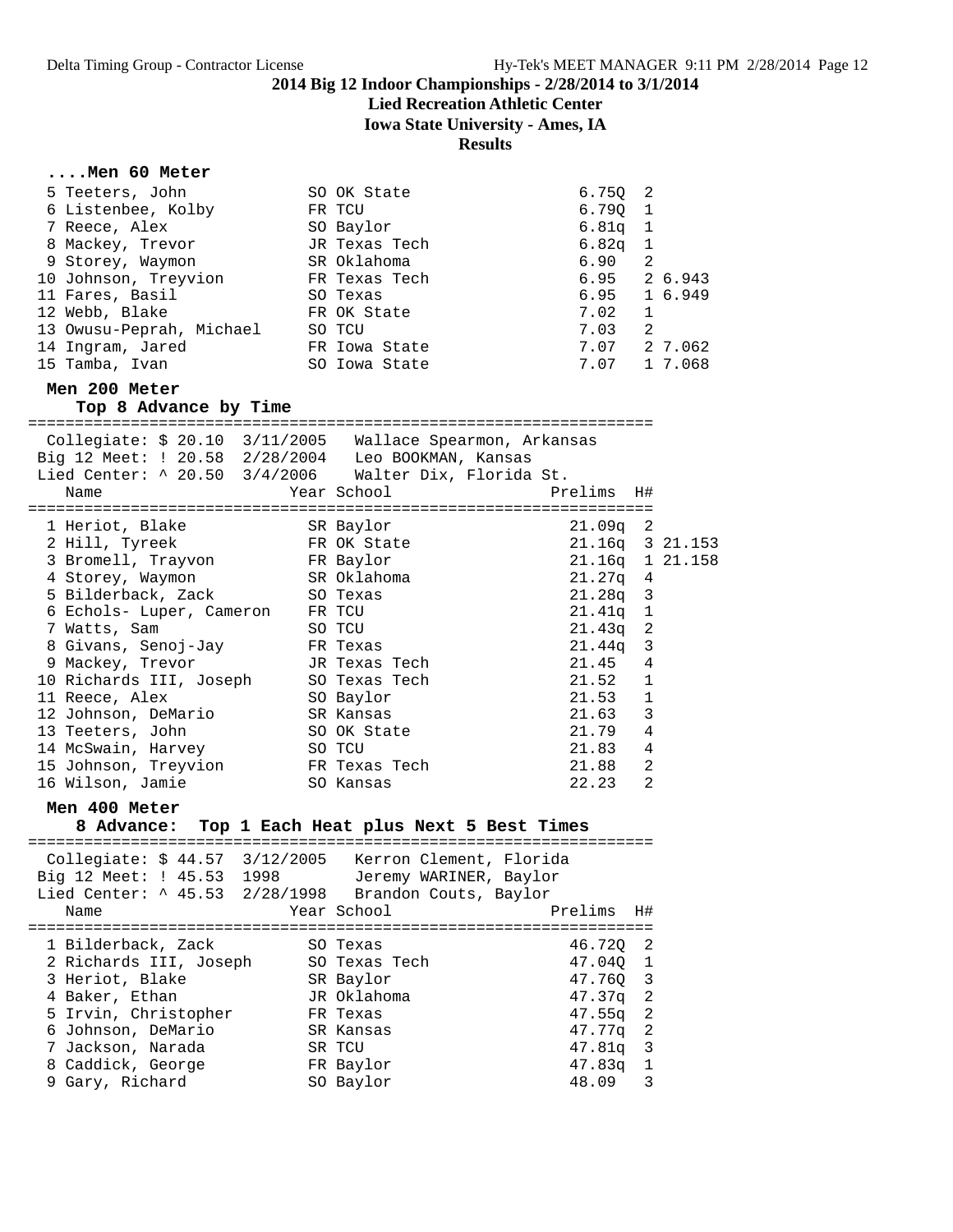## **Lied Recreation Athletic Center**

**Iowa State University - Ames, IA**

#### **Results**

#### **....Men 400 Meter**

| 10 Collins, Lavon | SR TCU        | 48.17   | $\overline{\phantom{a}}$ 3 |
|-------------------|---------------|---------|----------------------------|
| 11 Extol, Dwayne  | SR Texas Tech | 48.48   | $\blacksquare$             |
| 12 Duke, Isaiah   | SO Baylor     | 48.62 1 |                            |

## **Men 600 Yard**

**Top 8 Advance by Time**

===================================================================

| Collegiate: \$ 1:08.26 2/21/1987 Roddie Haley, Arkansas  |        |                                    |                           |                |
|----------------------------------------------------------|--------|------------------------------------|---------------------------|----------------|
| Big 12 Meet: ! 1:08.66 2009 Tevan Everett, Texas         |        |                                    |                           |                |
| Lied Center: $\land$ 1:07.03 2/9/1991 Danny Harris, Nike |        |                                    |                           |                |
| Name                                                     |        | Year School <b>Sandware School</b> | Prelims                   | H#             |
| ============================                             |        |                                    | ========================= |                |
| 1 McCuin, Kenneth Gall JR Kansas                         |        |                                    | $1:09.92q$ 4              |                |
| 2 Stigler, Michael Govern JR Kansas                      |        |                                    | $1:10.23q$ 3              |                |
| 3 Campbell, Chris                                        |        | JR K-State                         | $1:10.33q$ 4              |                |
| 4 Chambers, Justin                                       | SR TCU |                                    | $1:10.50q$ 4              |                |
| 5 Holmes, Timothy                                        |        | FR Baylor                          | $1:10.99q$ 1              |                |
| 6 Payton, Tyler                                          |        | SR OK State                        | $1:11.10q$ 1              |                |
| 7 Foster, Alex                                           |        | SO Texas Tech                      | $1:11.56q$ 1              |                |
| 8 Hoogensen, Jacob                                       |        | SO Iowa State                      | 1:11.74q 1                |                |
| 9 Jones, Derek                                           |        | FR Iowa State                      | $1:11.86$ 3               |                |
| 10 Brudnick, Josh                                        |        | JR Texas                           | 1:11.91 3                 |                |
| 11 Moore, Brandon                                        |        | FR Baylor                          | 1:12.02                   | $\overline{2}$ |
| 12 Conradie, Pieter                                      |        | FR Texas                           | 1:12.17 2                 |                |
| 13 Petersen, Scott                                       |        | SO Oklahoma                        | 1:13.08                   | 2              |
| 14 Collins, Kyle                                         |        | FR Texas Tech                      | 1:13.13                   | $\overline{2}$ |
| 15 Achterhoff, Trey                                      |        | FR Iowa State                      | 1:13.35                   | $\overline{4}$ |
| -- Butler, Karrie                                        |        | JR Baylor                          | DNS                       | 3              |

#### **Men 800 Meter**

## **8 Advance: Top 3 Each Heat plus Next 2 Best Times**

|      | Two alleys $(4-4)$ if more than 6 runners<br>One-turn stagger |                                                               |              |    |
|------|---------------------------------------------------------------|---------------------------------------------------------------|--------------|----|
|      |                                                               | Collegiate: $$1:44.84$ $3/4/1989$ Paul Ereng, Virginia        |              |    |
|      |                                                               | Big 12 Meet: ! 1:46.46 2/25/2006 Dmitrijs MILKEVICS, Nebraska |              |    |
|      |                                                               | Lied Center: ^ 1:45.97 2/6/1999 Roman Orvec, SMU              |              |    |
| Name |                                                               | Year School <b>Sand</b>                                       | Prelims      | H# |
|      |                                                               |                                                               |              |    |
|      | 1 Kemboi, Edward                                              | JR Iowa State                                                 | 1:51.540 1   |    |
|      | 2 Uhr, Robert                                                 | FR Texas                                                      | $1:51.63Q$ 2 |    |
|      | 3 Soucie, Brendan                                             | SR Kansas                                                     | $1:51.84Q$ 2 |    |
|      |                                                               |                                                               |              |    |
|      | 4 Wankel, Malcolm                                             | JR Oklahoma                                                   | 1:52.030 1   |    |
|      | 5 Eke, Allen                                                  | SO Oklahoma                                                   | $1:52.00Q$ 2 |    |
|      | 6 Hanson, Kyle                                                | SR K-State                                                    | $1:52.40Q$ 1 |    |
|      | 7 Smith, Logan                                                | JR K-State                                                    | $1:52.50q$ 2 |    |
|      | 8 Fink, Dalen                                                 | SR Kansas                                                     | $1:52.65q$ 1 |    |
|      | 9 Wheatley, Ryan                                              | FR OK State                                                   | $1:53.53$ 2  |    |
|      | 10 Manley, Dominque                                           | SR Kansas                                                     | $1:53.78$ 2  |    |
|      | 11 McVey, Kendall                                             | JR Texas Tech                                                 | $1:54.13$ 1  |    |
|      | 12 Lewis, D' Andre                                            | FR TCU                                                        | 1:59.92 1    |    |
|      |                                                               |                                                               |              |    |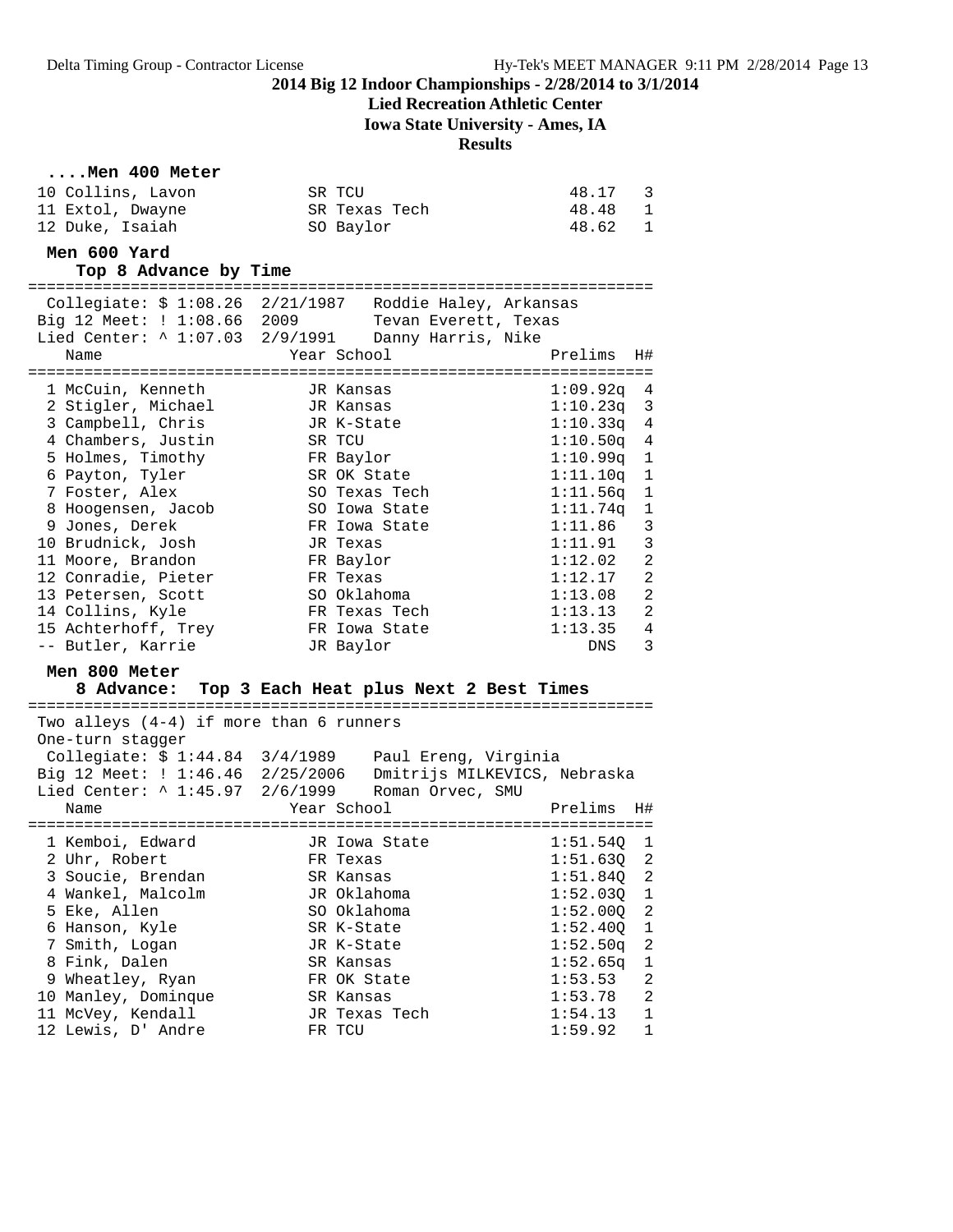## **Lied Recreation Athletic Center**

**Iowa State University - Ames, IA**

## **Results**

## **Men 1000 Meter**

|                                                             | 8 Advance: Top 3 Each Heat plus Next 2 Best Times                                                                                      |                            |  |  |  |  |  |
|-------------------------------------------------------------|----------------------------------------------------------------------------------------------------------------------------------------|----------------------------|--|--|--|--|--|
| Two alleys (4-4) if more than 6 runners<br>One-turn stagger |                                                                                                                                        |                            |  |  |  |  |  |
|                                                             | Collegiate: $$2:19.53$ $1/14/2012$ Robby Creese, Penn State                                                                            |                            |  |  |  |  |  |
|                                                             | Big 12 Meet: ! 2:20.24 2/28/2004 Christian SMITH, Kansas State<br>Lied Center: ^ 2:22.31 2/13/1993 Scott Peters, Florida               |                            |  |  |  |  |  |
|                                                             |                                                                                                                                        |                            |  |  |  |  |  |
| Name                                                        | Year School                                                                                                                            | Prelims<br>H#              |  |  |  |  |  |
| 1 Kemboi, Edward                                            | JR Iowa State                                                                                                                          | 2:26.410<br>1              |  |  |  |  |  |
| 2 Burcham, Jacob                                            | FR Oklahoma                                                                                                                            | 2<br>2:26.850              |  |  |  |  |  |
| 3 Vilhauer, Justin                                          | JR OK State                                                                                                                            | 2:26.500<br>1              |  |  |  |  |  |
| 4 Noelle, Chad                                              | SO OK State                                                                                                                            | $\overline{2}$<br>2:27.050 |  |  |  |  |  |
| 5 Rivera, Nick                                              | SO Texas Tech                                                                                                                          | 2:26.980<br>1              |  |  |  |  |  |
| 6 Turnbull, Brady                                           | SO Texas                                                                                                                               | 2:27.480<br>2              |  |  |  |  |  |
| 7 Gioielli, Joseph                                          | SO Iowa State                                                                                                                          | $\mathbf 1$<br>2:27.53q    |  |  |  |  |  |
| 8 Baldwin, Alec                                             | SO Iowa State                                                                                                                          | 2:27.88q<br>1              |  |  |  |  |  |
| 9 Hedges, Brigham                                           | FR OK State                                                                                                                            | $\overline{2}$<br>2:28.24  |  |  |  |  |  |
| 10 Bostick, Greq                                            | SO Baylor                                                                                                                              | 2:28.74<br>$\mathbf 1$     |  |  |  |  |  |
| 11 Koech, Daniel                                            | SO Kansas                                                                                                                              | 2<br>2:29.63               |  |  |  |  |  |
| 12 Brownlee, Ben                                            | FR Kansas                                                                                                                              | 2:39.17<br>2               |  |  |  |  |  |
| Men 1 Mile Run                                              |                                                                                                                                        |                            |  |  |  |  |  |
| 8 Advance:                                                  | Top 3 Each Heat plus Next 2 Best Times                                                                                                 |                            |  |  |  |  |  |
| Double Waterfall Start (5-3)                                |                                                                                                                                        |                            |  |  |  |  |  |
| One-turn stagger                                            |                                                                                                                                        |                            |  |  |  |  |  |
|                                                             | Collegiate: \$ 3:52.88 2/15/2014 Lawi Lalang, Arizona                                                                                  |                            |  |  |  |  |  |
|                                                             |                                                                                                                                        |                            |  |  |  |  |  |
|                                                             | Big 12 Meet: $1 \cdot 3:55.02$ $2/28/2009$ German Fernandez, Okla St<br>Lied Center: ^ 3:56.84 $2/15/2014$ Jordan Williamsz, Villanova |                            |  |  |  |  |  |
| Name                                                        | Year School                                                                                                                            | Prelims<br>H#              |  |  |  |  |  |
|                                                             |                                                                                                                                        |                            |  |  |  |  |  |
| 1 Kissorio, Ezekiel                                         | SR Texas Tech                                                                                                                          | 4:11.02Q<br>2              |  |  |  |  |  |
| 2 Blankenbaker, Dylan                                       | FR Oklahoma                                                                                                                            | 4:15.070<br>1              |  |  |  |  |  |
| 3 Deir, Alex                                                | JR Oklahoma                                                                                                                            | 2<br>4:11.310<br>1         |  |  |  |  |  |
| 4 Erassa, Kirubel<br>5 Moskowitz, Shane                     | SR OK State<br>SR OK State                                                                                                             | 4:15.68Q<br>2<br>4:11.880  |  |  |  |  |  |
| 6 Buchanan, Reid                                            | JR Kansas                                                                                                                              | 4:16.230<br>1              |  |  |  |  |  |
| 7 Martinez, Luis                                            | FR OK State                                                                                                                            | 2<br>4:12.43q              |  |  |  |  |  |
| 8 Tijerina, Jonathan                                        | JR Baylor                                                                                                                              | 2<br>4:13.67q              |  |  |  |  |  |
|                                                             |                                                                                                                                        |                            |  |  |  |  |  |
|                                                             | SR Baylor                                                                                                                              | $\overline{2}$<br>4:16.32  |  |  |  |  |  |
| 9 Miles, Bradley<br>10 Graham, Derwin                       | JR Baylor                                                                                                                              | $\mathbf 1$<br>4:17.74     |  |  |  |  |  |
| 11 Dillenbeck, Alex                                         | JR Iowa State                                                                                                                          | $\mathbf{1}$<br>4:18.18    |  |  |  |  |  |
| 12 Thorp, Nick                                              | SR OK State                                                                                                                            | $\mathbf 1$<br>4:20.93     |  |  |  |  |  |
| 13 Castilleja, Jo Alan                                      | FR TCU                                                                                                                                 | $\mathbf{1}$<br>4:24.81    |  |  |  |  |  |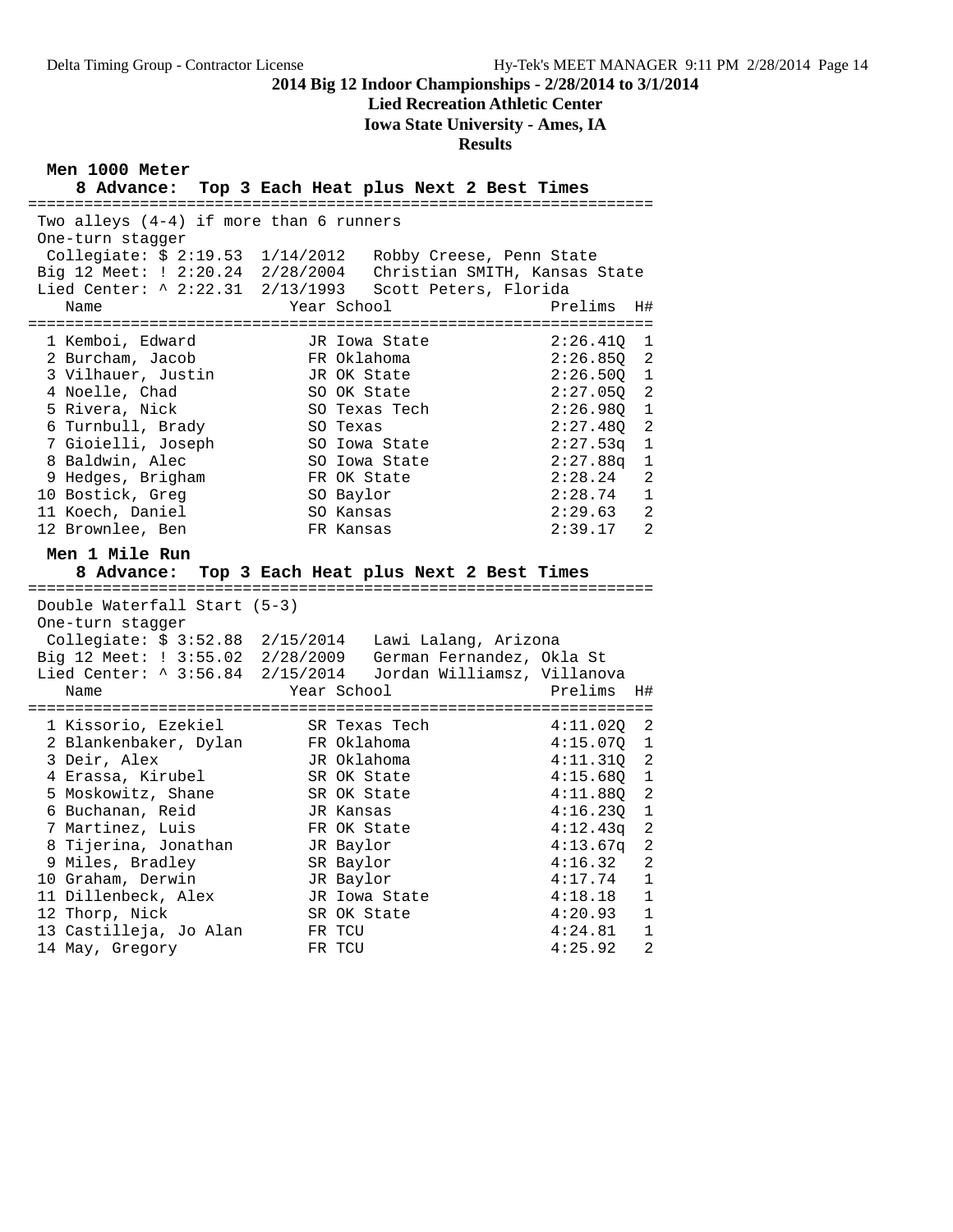# **Lied Recreation Athletic Center**

**Iowa State University - Ames, IA**

## **Results**

## **Men 5000 Meter**

| Double Waterfall Start (11-5)                                                                                               |                                                   |                            |
|-----------------------------------------------------------------------------------------------------------------------------|---------------------------------------------------|----------------------------|
| 16 runners max per row                                                                                                      |                                                   |                            |
| Collegiate: \$ 13:08.28 2/11/2012 Lawi Lalang, Arizona                                                                      |                                                   |                            |
|                                                                                                                             |                                                   |                            |
| Big 12 Meet: $: 13:41.01$ 2/23/2013 Kennedy Kithuka, Texas Tech<br>Lied Center: ^ 13:37.42 2/14/2014 Reed Connor, Wisconsin |                                                   |                            |
| Name                                                                                                                        | Year School                                       | Finals Points              |
|                                                                                                                             |                                                   |                            |
| Finals                                                                                                                      |                                                   |                            |
| 1 Erassa, Kirubel                                                                                                           | SR OK State                                       | 14:11.29<br>10             |
| 2 Moskowitz, Shane                                                                                                          | SR OK State                                       | 14:13.32<br>8              |
|                                                                                                                             | JR Oklahoma                                       | 14:14.06<br>6              |
| a<br>3 Simbassa, Abbabiya<br>4 Gohlke, Brian                                                                                |                                                   | 5<br>14:16.78              |
| 5 Hrezi, Mohamed                                                                                                            | SO OK State                                       | 4                          |
|                                                                                                                             | SR Iowa State                                     | 14:18.08                   |
| 6 Nation, Will                                                                                                              | JR Texas                                          | $\overline{3}$<br>14:18.26 |
| 7 Pinales, Mark                                                                                                             | JR Texas                                          | $\overline{a}$<br>14:19.62 |
| 8 Tuitoek, Evans                                                                                                            | FR Texas Tech                                     | $\mathbf{1}$<br>14:25.69   |
| 9 Vallejo, Marcos<br>2 Calvin Chris                                                                                         | SO Texas Tech                                     | 14:30.45                   |
| 10 Galvin, Chris                                                                                                            | SR Texas                                          | 14:33.53                   |
| 11 Graf, Eric                                                                                                               | FR Oklahoma                                       | 14:45.46                   |
| 12 Osborn, David                                                                                                            | SR OK State                                       | 14:45.66                   |
| 13 Smith, Collin                                                                                                            | SR Texas                                          | 14:46.62                   |
| 14 Gade, Noah                                                                                                               | FR OK State                                       | 14:50.97                   |
| 15 Mathenge, Charles<br>16 Jermann. Tvler                                                                                   | FR OK State                                       | 15:01.61                   |
| 16 Jermann, Tyler                                                                                                           | SO Iowa State                                     | 15:08.16                   |
| -- Lira, Jonathon                                                                                                           | SR Texas Tech                                     | DNF                        |
| -- Gomez, Patrick                                                                                                           | SR Oklahoma                                       | DNF                        |
| -- Wilson, James                                                                                                            | JR Kansas                                         | DNF                        |
| Men 60 Meter Hurdles                                                                                                        |                                                   |                            |
|                                                                                                                             | 8 Advance: Top 3 Each Heat plus Next 2 Best Times |                            |
|                                                                                                                             |                                                   |                            |
| Top 3 each heat + next 2 fastest times                                                                                      |                                                   |                            |
| Collegiate: \$ 7.47 2/7/1997 Reggie Torian, Wisconsin                                                                       |                                                   |                            |
| Big 12 Meet: ! 7.66 2011 Keiron Stewart, Texas                                                                              |                                                   |                            |
| Lied Center: ^ 7.59                                                                                                         |                                                   |                            |
| Name                                                                                                                        | D. Arnold/k. Asıl<br>Year School                  | Prelims H#                 |
|                                                                                                                             |                                                   |                            |
| Preliminaries                                                                                                               |                                                   |                            |
| 1 Moore, Jordan                                                                                                             | FR TCU                                            | 7.890<br>2                 |
| 2 Benson, Shujaa                                                                                                            | JR Texas Tech                                     | 7.950 1 7.942              |
| 3 Grace, Bryce                                                                                                              | SO Baylor                                         | 7.95Q 1 7.948              |
| 4 Sander, Ryan                                                                                                              | SR Iowa State                                     | 7.98Q<br>2 7.972           |
| 5 Wicks, Matthias                                                                                                           | SR Oklahoma                                       | 7.98Q<br>1 7.974           |
| 6 Maloney, Tramaine                                                                                                         | SO Texas Tech                                     | 8.040<br>2                 |
| 7 Stigler, Michael                                                                                                          | JR Kansas                                         | 8.10q<br>1                 |
| 8 Wohlford, Jake                                                                                                            | SR Texas                                          | 2<br>8.11q                 |
| 9 Hock, Johannes                                                                                                            | SO Texas                                          | 8.18<br>1                  |
| 10 Phillips, Rhys                                                                                                           | FR Baylor                                         | 8.22<br>2                  |
| 11 Deterding, Adam                                                                                                          | FR K-State                                        | 8.35<br>$\mathbf 1$        |
|                                                                                                                             |                                                   |                            |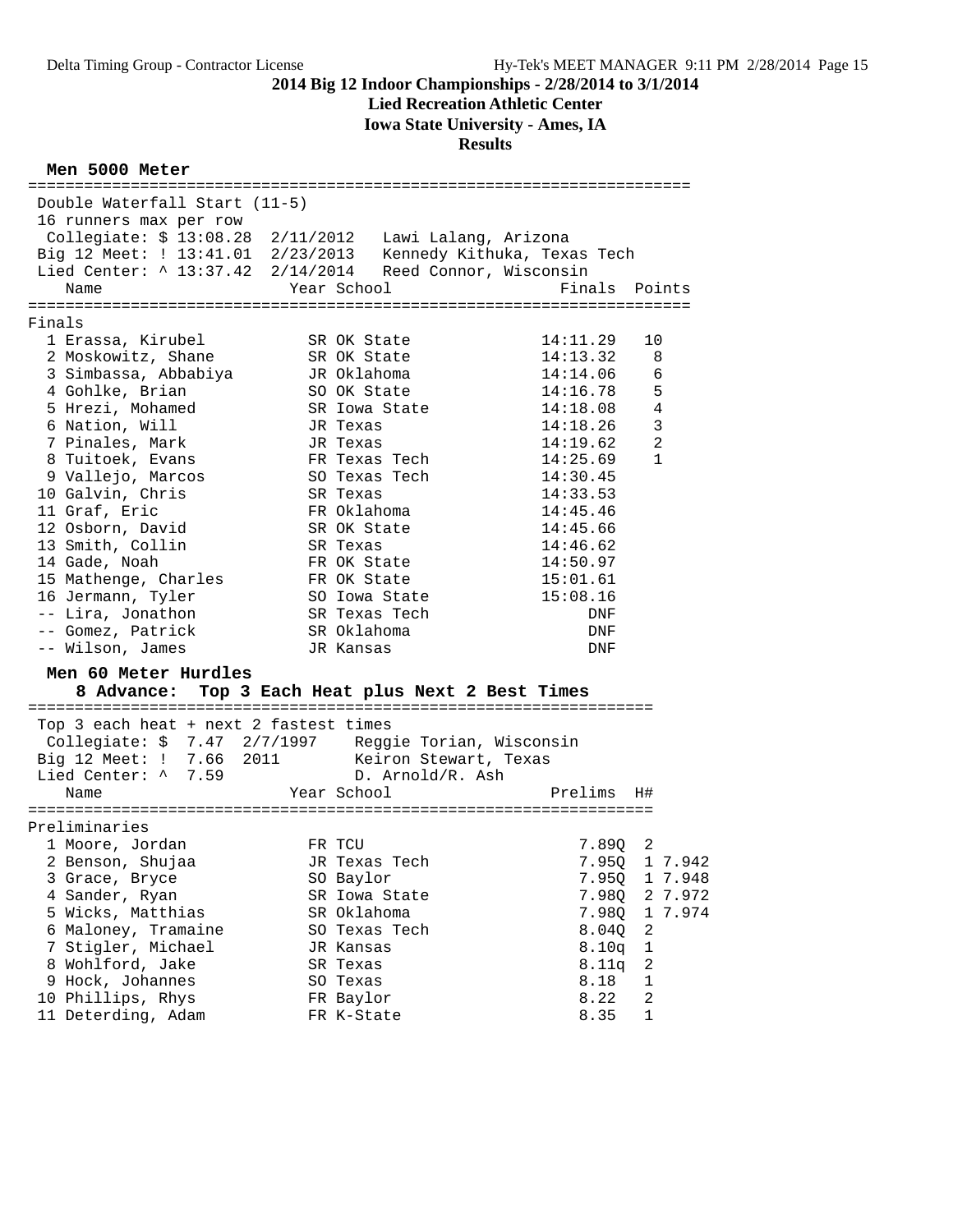PPP PPP O XO XO XXX

#### **2014 Big 12 Indoor Championships - 2/28/2014 to 3/1/2014**

## **Lied Recreation Athletic Center**

#### **Iowa State University - Ames, IA**

**Results**

#### **Men Distance Medley**

======================================================================= Double Waterfall Start (6-4) Collegiate: \$ 9:25.97 2/16/2008 , Texas K Miller, D Fortson, J Hernandez, L Manzano Big 12 Meet: ! 9:40.75 2/24/2012 Texas A&M, Texas A&M W Barry, O Ramirez, M Preble, H Lelei Lied Center: ^ 9:28.78 2/7/1997 Arkansas School **Finals** Points ======================================================================= Finals 1 Oklahoma 9:45.32 10 1) Deir, Alex JR 2) Baker, Ethan JR<br>3) Eke, Allen SO 3) 4) Doughty, Brandor 4) Doughty, Brandon JR<br>9:47.46 2 Iowa State 9:47.46 8 1) Kemboi, Edward JR 2) Jones, Derek FR 3) Barnes, Brandon JR 4) Llamas, Brian SO 3 OK State 9:49.18 6 1) Vilhauer, Justin JR 2) Wheatley, Ryan FR 3) Payton, Tyler SR 4) Noelle, Chad SO 4 Texas 9:50.69 5<br>1) Moore, Nate FR 31, Moore, Nate FR 31, Moore, Nate FR 31, Moore, Nate FR 31, Moore, Nate Communications of 1) Moore, Nate FR 2) Conradie, Pieter FR 3) Uhr, Robert FR 4) Turnbull, Brady SO 5 Texas Tech 9:53.44 4 1) Rivera, Nick SO 2) Extol, Dwayne SR 3) McVey, Kendall JR 4) Kissorio, Ezekiel SR 6 Kansas 9:58.00 3 1) Soucie, Brendan SR 2) Matthews, Drew SO 3) Fink, Dalen SR 4) Buchanan, Reid JR 7 K-State 10:08.98 2 1) Goodin, Blake SO 2) Harrison, Kaneil FR 3) Jantsch, Kevin FR 4) Ellis, Kain FR 8 Baylor 10:12.40 1 1) Graham, Derwin JR 2) Moore, Brandon FR 3) Bostick, Greg SO 4) Miles, Bradley SR **Men Pole Vault** ================================================================================= Prog: 4.75-4.90-5.05-5.20-5.35-5.45-5.55-5.60- +5cm Five-Alive until fewer than 9 remain The "one-hour" rule (NCAA 6.1.10) will be used Collegiate: \$ 5.85m 3/6/1999 Jacob Davis, Texas Big 12 Meet: ! 5.70m 2/20/1999 Jacob DAVIS, Texas Lied Center: ^ 5.65m 2/6/1999 Chad Harting, Bell Athletics Name Year School Finals Points ================================================================================= 1 Wait, Kyle SR K-State 5.45m 17-10.50 10 4.75 4.90 5.05 5.20 5.35 5.45 5.55 PPP O O O XO XO XXX 2 Meyers, Kyal SR Texas Tech 5.35m 17-06.50 7 4.75 4.90 5.05 5.20 5.35 5.45 PPP PPP O XO XO XXX 2 Bishop, Alex SR Kansas 5.35m 17-06.50 7 4.75 4.90 5.05 5.20 5.35 5.45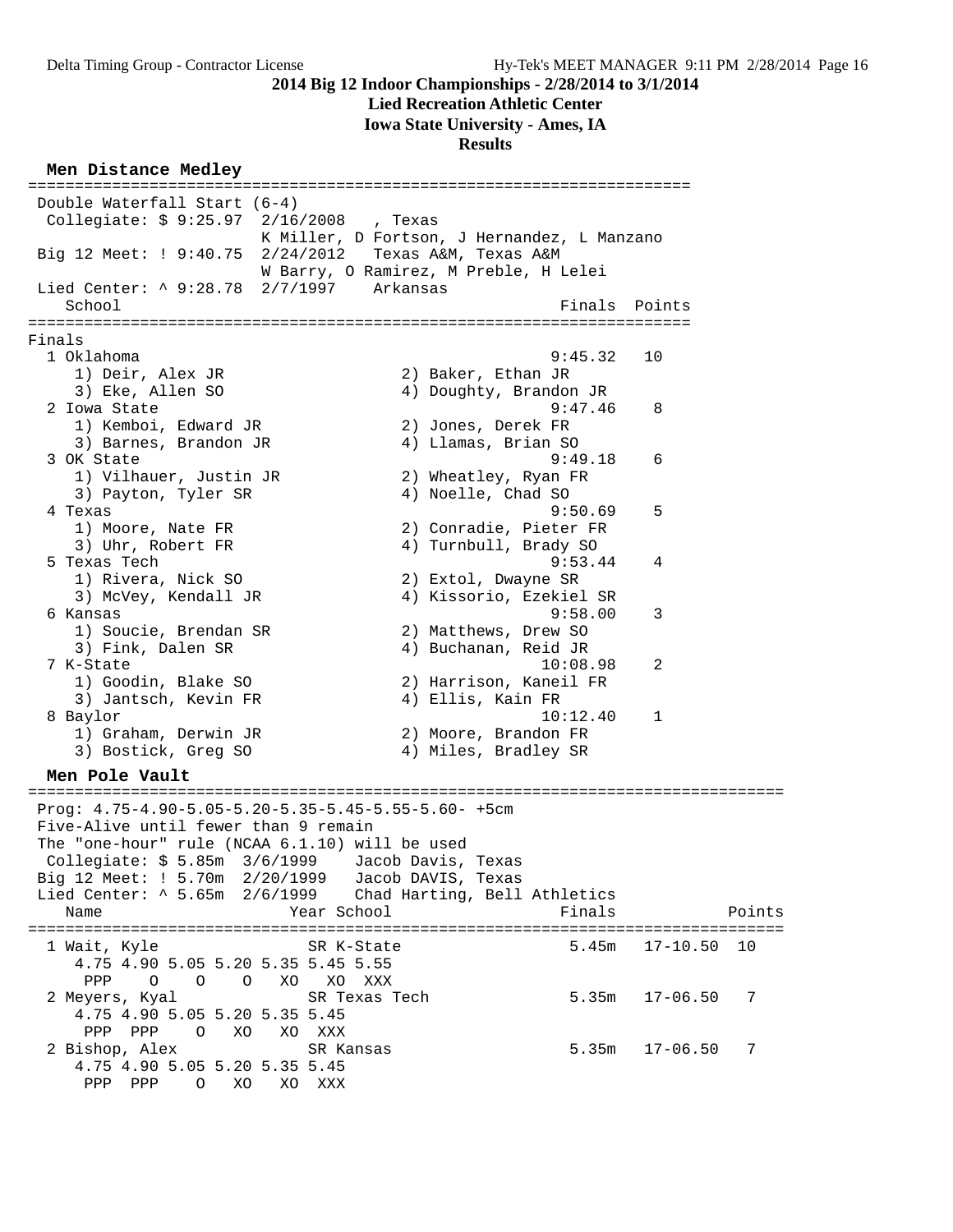# **Lied Recreation Athletic Center**

**Iowa State University - Ames, IA**

**Results**

| Men Pole Vault                         |  |               |    |                     |                |
|----------------------------------------|--|---------------|----|---------------------|----------------|
| 4 Lupton, Greg TR Kansas               |  |               |    | J5.35m 17-06.50     | 5              |
| 4.75 4.90 5.05 5.20 5.35 5.45          |  |               |    |                     |                |
| PPP<br>O XO XO XO XXX                  |  |               |    |                     |                |
| 5 Meyer, Nick                          |  | FR Kansas     |    | $5.20m$ $17-00.75$  | 4              |
| 4.75 4.90 5.05 5.20 5.35               |  |               |    |                     |                |
| PPP<br>O PPP O XXX                     |  |               |    |                     |                |
| 6 Thomas, Mark                         |  | JR Texas      |    | $J5.20m$ $17-00.75$ | 3              |
| 4.75 4.90 5.05 5.20 5.35               |  |               |    |                     |                |
| PPP PPP XO OXXX                        |  |               |    |                     |                |
| 7 Watson, Reese                        |  | SO Texas      |    | $J5.20m$ $17-00.75$ | $\overline{2}$ |
| 4.75 4.90 5.05 5.20 5.35               |  |               |    |                     |                |
| PPP PPP XO XO XXX<br>8 Favor, Everette |  | SO Oklahoma   |    | $5.05m$ $16-06.75$  | 1              |
| 4.75 4.90 5.05 5.20                    |  |               |    |                     |                |
| PPP<br>O XO XXX                        |  |               |    |                     |                |
| 9 Callihan, Tanner                     |  | SO Oklahoma   |    | $J5.05m$ $16-06.75$ |                |
| 4.75 4.90 5.05 5.20                    |  |               |    |                     |                |
| O XO XO XXX                            |  |               |    |                     |                |
| 10 Maestretti, Nick                    |  | SO Kansas     |    | J5.05m 16-06.75     |                |
| 4.75 4.90 5.05 5.20                    |  |               |    |                     |                |
| O O XXO XXX                            |  |               |    |                     |                |
| 11 Brady, Tommy                        |  | JR K-State    |    | $4.90m$ $16-00.75$  |                |
| 4.75 4.90 5.05                         |  |               |    |                     |                |
| O O XXX                                |  |               |    |                     |                |
| 12 Savage, Cameron                     |  | SR K-State    |    | $4.75m$ $15-07.00$  |                |
| 4.75 4.90                              |  |               |    |                     |                |
| O XXX                                  |  |               |    |                     |                |
| 12 Zorsky, Noah<br>4.75 4.90           |  | FR Texas      |    | $4.75m$ $15-07.00$  |                |
| O XXX                                  |  |               |    |                     |                |
| 12 Thompson, Kyle                      |  | SO Texas Tech |    | $4.75m$ $15-07.00$  |                |
| 4.75 4.90                              |  |               |    |                     |                |
| O XXX                                  |  |               |    |                     |                |
| 15 Gilbert, Regan                      |  | JR Kansas     |    | J4.75m 15-07.00     |                |
| 4.75 4.90                              |  |               |    |                     |                |
| XO XXX                                 |  |               |    |                     |                |
| 16 Sonnen, Josh                        |  | SO Texas Tech |    | J4.75m 15-07.00     |                |
| 4.75 4.90                              |  |               |    |                     |                |
| XXO XXX                                |  |               |    |                     |                |
| -- Clark, Hayden                       |  | SR Texas      | NH |                     |                |
| 4.75 4.90 5.05                         |  |               |    |                     |                |
| PPP PPP XXX                            |  |               |    |                     |                |
| -- Hood, Chase<br>4.75                 |  | FR Baylor     | ΝH |                     |                |
|                                        |  |               |    |                     |                |

XXX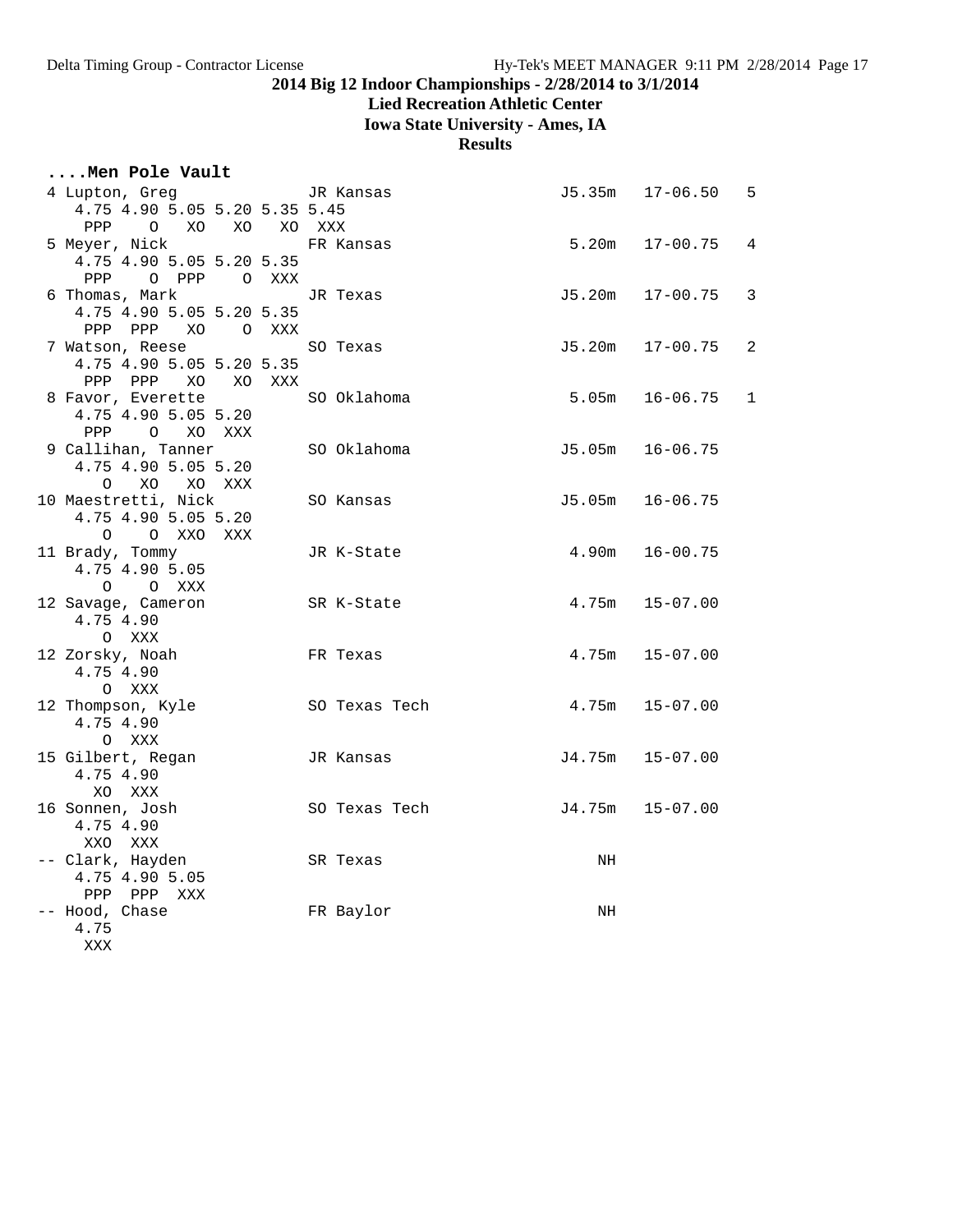## **Lied Recreation Athletic Center**

**Iowa State University - Ames, IA**

**Results**

## **Men Long Jump**

| 8 Competitors, plus ties, will qualify for the final<br>Collegiate: \$ 8.59m 3/1/2002 Miguel Pate, Alabama     |                     |                |                              |                |
|----------------------------------------------------------------------------------------------------------------|---------------------|----------------|------------------------------|----------------|
|                                                                                                                |                     |                |                              |                |
| Big 12 Meet: ! 8.15m 2010 Bryce Lamb, Texas Tech<br>Lied Center: ^ 8.25m 1/28/1995 Anthuan Maybank, Unattached |                     |                |                              |                |
|                                                                                                                |                     |                |                              |                |
| 1 Bowry, Jharyl SR K-State<br>7.28m  FOUL  7.39m  FOUL  FOUL  7.44m                                            |                     |                | $7.44m$ $24-05.00$           | 10             |
| 2 Echols- Luper, Cameron FR TCU<br>7.33m PASS PASS 7.30m 7.40m 7.32m                                           |                     |                | $7.40m$ $24-03.50$           | 8              |
| 3 Benson, Shujaa<br>7.38m 7.24m 6.97m 6.85m 7.31m 7.16m                                                        | JR Texas Tech       | 7.38m          | 24-02.50                     | 6              |
| 4 Hay, Nolan<br>FOUL FOUL 7.37m FOUL 7.27m FOUL                                                                | FR Oklahoma         | 7.37m          | $24 - 02.25$                 | 5              |
| 5 Field, Devin SO K-State<br>FOUL 7.34m 7.31m FOUL FOUL FOUL                                                   |                     | 7.34m          | $24 - 01.00$                 | $\overline{4}$ |
| 6 Obi, Felix<br>7.30m FOUL 7.34m 7.19m FOUL 7.07m                                                              | SO Baylor           |                | $J7.34m$ $24-01.00$          | 3              |
| 7 Hock, Johannes<br>7.30m FOUL 7.31m FOUL FOUL 7.13m                                                           | SO Texas            | 7.31m          | $23 - 11.75$                 | 2              |
| 8 Jefferson, Tyris<br>7.29m 7.28m 7.06m 7.08m 7.10m 7.04m                                                      | SO K-State          | 7.29m          | $23 - 11.00$                 | $\mathbf{1}$   |
| 9 Cowling, Caleb<br>7.13m 7.24m 7.25m<br>10 Bailey, Ramone                                                     | FR Kansas<br>JR TCU | 7.25m<br>7.24m | $23 - 09.50$<br>$23 - 09.00$ |                |
| 7.17m  FOUL  7.24m<br>11 Wilson, Jerome                                                                        | JR Texas Tech       | 7.12m          | $23 - 04.50$                 |                |
| 6.72m 6.89m 7.12m<br>12 Otuonye, Ifeanyichukwu SO K-State                                                      |                     | 7.08m          | $23 - 02.75$                 |                |
| 6.93m FOUL 7.08m<br>13 Phynn, Nick                                                                             | FR Texas            | 7.05m          | $23 - 01.75$                 |                |
| 7.05m FOUL 6.88m<br>14 Brittain, Logan                                                                         | FR Texas            | 6.97m          | $22 - 10.50$                 |                |
| $6.45m$ $6.84m$ $6.97m$<br>15 Fares, Basil                                                                     | SO Texas            | 6.90m          | $22 - 07.75$                 |                |
| 6.33m 6.90m 6.75m<br>16 Johnson, Mark                                                                          | JR Iowa State       | 6.79m          | $22 - 03.50$                 |                |
| FOUL 6.79m FOUL<br>17 Morrow, Jerel                                                                            | FR OK State         | 6.77m          | $22 - 02.50$                 |                |
| FOUL FOUL 6.77m<br>18 Boston, Rolyce                                                                           | JR Oklahoma         | 5.50m          | $18 - 00.50$                 |                |
| 5.50m FOUL FOUL<br>-- Flowers, Tre                                                                             | FR OK State         | FOUL           |                              |                |
| FOUL FOUL<br>FOUL<br>Men Weight Throw                                                                          |                     |                |                              |                |
|                                                                                                                |                     |                |                              |                |
| 8 Competitors, plus ties, will qualify for the final<br>Collegiate: \$ 25.08m 3/9/2007 Kibwe Johnson, Ashland  |                     |                |                              |                |
| Big 12 Meet: ! 23.74m 2/22/2002 Scott RUSSELL, Kansas                                                          |                     |                |                              |                |
| Lied Center: ^ 24.86m 1/24/2003 Libor Charfeitag, Unattached                                                   |                     |                |                              |                |
| Name                                                                                                           | Year School         | Finals         |                              | Points         |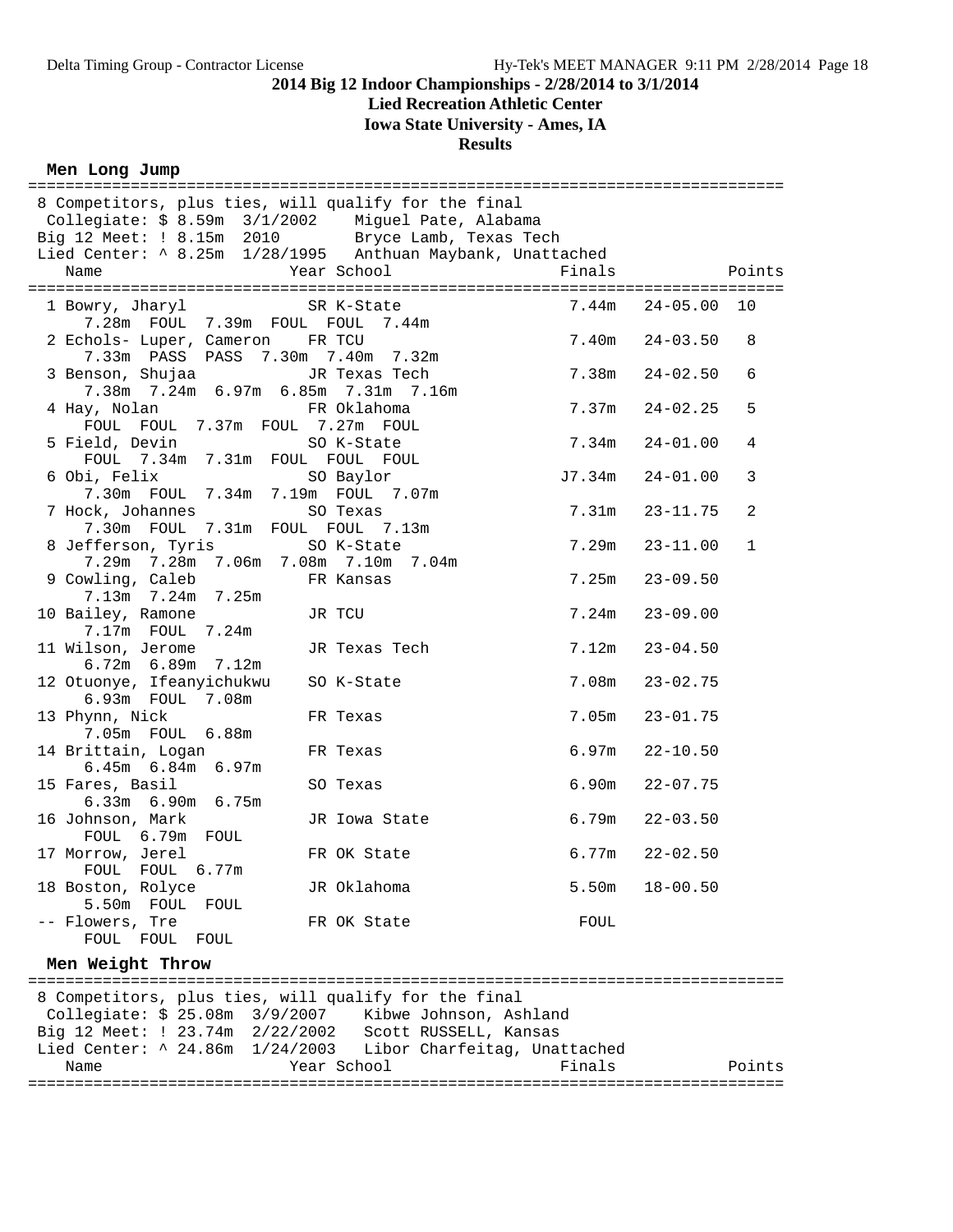#### **Lied Recreation Athletic Center**

**Iowa State University - Ames, IA**

#### **Results**

#### **....Men Weight Throw**

|                                                | 1 Miller, Nick                      JR OK State                            20.63m   67-08.25  10 |                     |                     |   |
|------------------------------------------------|--------------------------------------------------------------------------------------------------|---------------------|---------------------|---|
| FOUL 20.63m FOUL FOUL FOUL FOUL                |                                                                                                  |                     |                     |   |
|                                                | 2 Weldon, Kole           JR Texas Tech         19.94m   65-05.00   8                             |                     |                     |   |
| 18.39m  18.41m  19.37m  FOUL  18.90m  19.94m   |                                                                                                  |                     |                     |   |
| 3 Tabor, Sean SR TCU                           |                                                                                                  |                     | 18.46m 60-06.75 6   |   |
| 17.67m  17.78m  17.66m  17.40m  17.57m  18.46m |                                                                                                  |                     |                     |   |
|                                                |                                                                                                  |                     |                     | 5 |
| 18.27m  18.03m  FOUL  17.88m  FOUL  FOUL       |                                                                                                  |                     |                     |   |
|                                                | 5 Roe, Alex SR K-State 18.08m 59-04.00 4                                                         |                     |                     |   |
| 15.63m FOUL 18.08m 17.24m FOUL FOUL            |                                                                                                  |                     |                     |   |
|                                                | 6 Kelley, Henry TR Iowa State 17.99m 59-00.25 3                                                  |                     |                     |   |
| 17.69m  17.86m  FOUL  FOUL  17.21m  17.99m     |                                                                                                  |                     |                     |   |
|                                                | 7 Hershberger, Ryan SR K-State 58-03.75 2                                                        |                     |                     |   |
| 17.25m  17.41m  17.05m  17.77m  16.79m  17.05m |                                                                                                  |                     |                     |   |
|                                                | 8 Nguyen, Charles FR Oklahoma                                                                    |                     | 16.78m  55-00.75  1 |   |
| 16.67m  16.78m  16.04m  FOUL  16.50m  16.39m   |                                                                                                  |                     |                     |   |
| 9 Spence, Will Gas JR Texas                    |                                                                                                  | $16.31m$ $53-06.25$ |                     |   |
| 14.79m 16.29m 16.31m                           |                                                                                                  |                     |                     |   |
| 10 Harris, Clint SR Texas                      |                                                                                                  |                     | 16.17m 53-00.75     |   |
| 15.93m  16.09m  16.17m                         |                                                                                                  |                     |                     |   |
| 11 Cooper, Mitchell FR Kansas                  | $14.84m$ $48-08.25$                                                                              |                     |                     |   |
| FOUL 14.22m 14.84m                             |                                                                                                  |                     |                     |   |

#### **Heptathlon: #1 Men 60 Meter Heptathlon**

=======================================================================

| Name                 | Lied Center: ^ 6.59 2/8/1997 Marcel Carter, Nike<br>Year School | Finals Points |     |
|----------------------|-----------------------------------------------------------------|---------------|-----|
| 1 Mahler, Wolf       | FR Texas                                                        | 7.06          | 861 |
| 2 Vildosola, Henry   | SR Baylor                                                       | 7.18          | 819 |
| 3 Dick, Devin        | SR K-State                                                      | 7.20          | 813 |
| 4 Kregers, Reinis    | SO K-State                                                      | 7.26          | 792 |
| 5 Deterding, Adam    | FR K-State                                                      | 7.31          | 775 |
| 6 Brook, Hunter      | SR Baylor                                                       | 7.37          | 755 |
| -- Sanderson, Taylor | SO Iowa State                                                   | <b>DNS</b>    |     |

#### **Heptathlon: #4 Men High Jump Heptathlon**

=================================================================================

3cm increments working back from 2.21m

Lied Center: ^ 2.31m 2/24/2013 Erik Kynard, Kansas St.

| Name                     |            | Year School                                                                                                     |                | Finals                    |                      | Points                                  |                 |
|--------------------------|------------|-----------------------------------------------------------------------------------------------------------------|----------------|---------------------------|----------------------|-----------------------------------------|-----------------|
| 1 Kregers, Reinis        |            | SO K-State Solution Solution Solution Solution Solution Solution Solution Solution Solution Solution Solution S |                | 2.03m                     | $6 - 08.00$          | 831                                     |                 |
|                          |            | 1.55 1.58 1.61 1.64 1.67 1.70 1.73 1.76 1.79 1.82 1.85 1.88 1.91 1.94 1.97 2.00 2.03 2.06                       |                |                           |                      |                                         |                 |
| PPP<br>PPP<br>PPP        | PPP<br>PPP | PPP<br>PPP<br>PPP                                                                                               | PPP<br>$\circ$ | $\circ$<br>$\overline{O}$ | $\Omega$<br>$\Omega$ | XXO<br>$\Omega$                         | XXX<br>XXO      |
| 2 Deterding, Adam        |            | FR K-State                                                                                                      |                | 1.97m                     | $6 - 05.50$          | 776                                     |                 |
|                          |            | 1.49 1.52 1.55 1.58 1.61 1.64 1.67 1.70 1.73 1.76 1.79 1.82 1.85 1.88 1.91 1.94 1.97 2.00                       |                |                           |                      |                                         |                 |
| PPP<br>PPP<br>PPP        | PPP<br>PPP | PPP<br>PPP<br>PPP                                                                                               | PPP<br>PPP     | PPP<br>$\Omega$           | $\Omega$<br>$\Omega$ | XO.<br>$\Omega$                         | XXX<br>$\Omega$ |
| 3 Vildosola, Henry       |            | SR Baylor                                                                                                       |                | 1.91m                     | $6 - 03.25$          | 723                                     |                 |
|                          |            | 1.43 1.46 1.49 1.52 1.55 1.58 1.61 1.64 1.67 1.70 1.73 1.76 1.79 1.82 1.85 1.88 1.91 1.94                       |                |                           |                      |                                         |                 |
| <b>PPP</b><br>PPP<br>PPP | PPP<br>PPP | PPP<br>PPP<br>PPP                                                                                               | PPP<br>PPP     | PPP<br>$\Omega$           | PPP<br>$\Omega$      | PPP<br>$\Omega$                         | XXX<br>$\Omega$ |
| 3 Dick, Devin            |            | SR K-State                                                                                                      |                | 1.91m                     | $6 - 03.25$          | 723                                     |                 |
|                          |            | 1.43 1.46 1.49 1.52 1.55 1.58 1.61 1.64 1.67 1.70                                                               |                |                           |                      | 1.73 1.76 1.79 1.82 1.85 1.88 1.91 1.94 |                 |
| PPP<br>PPP<br>PPP        | PPP<br>PPP | PPP<br>PPP<br>PPP                                                                                               | PPP<br>PPP     | PPP<br>PPP                | PPP<br>$\Omega$      | XXO                                     | XXX<br>∩        |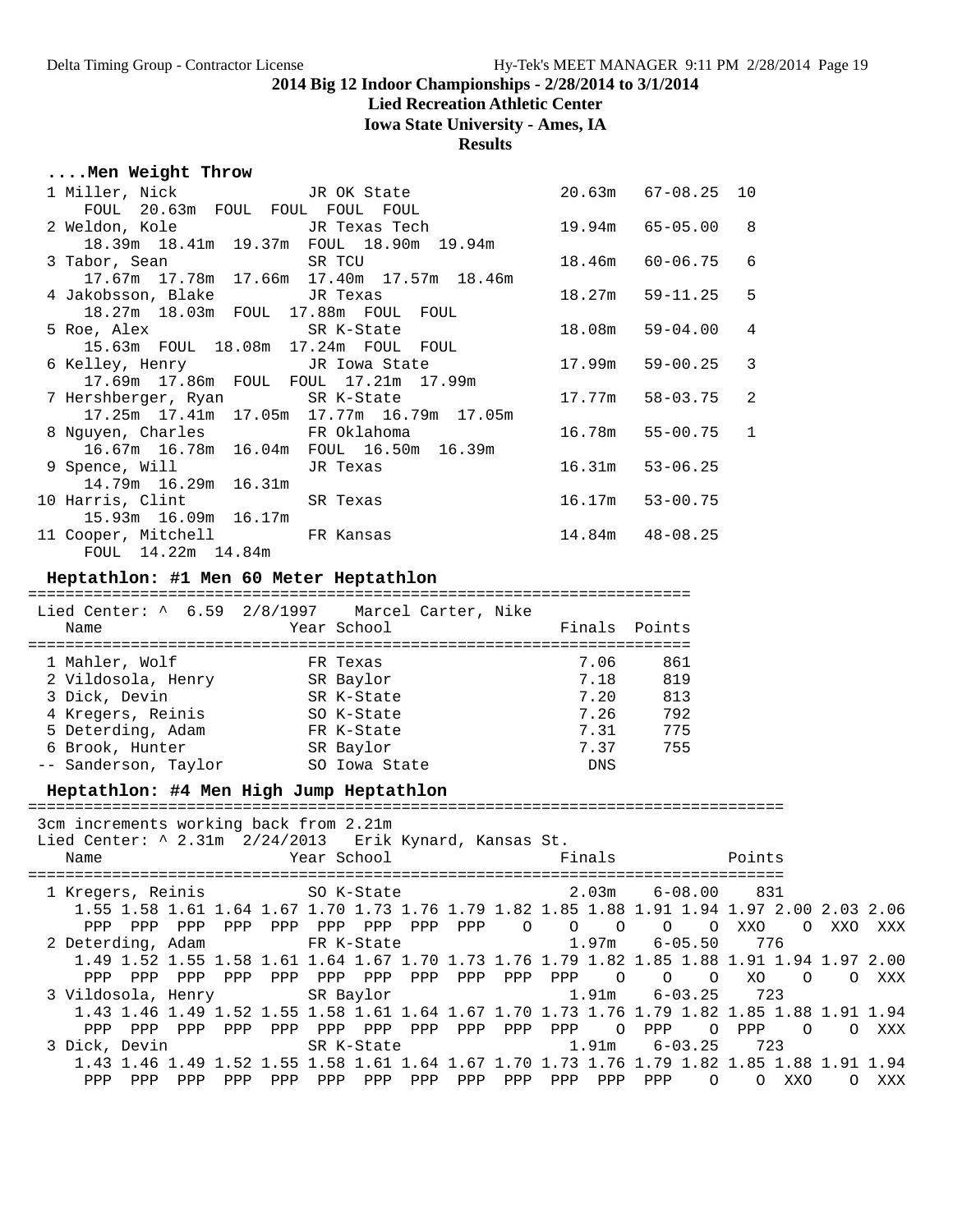**Lied Recreation Athletic Center**

**Iowa State University - Ames, IA**

**Results**

#### **....Heptathlon: #4 Men High Jump Heptathlon**

 5 Mahler, Wolf FR Texas 1.85m 6-00.75 670 1.43 1.46 1.49 1.52 1.55 1.58 1.61 1.64 1.67 1.70 1.73 1.76 1.79 1.82 1.85 1.88 PPP PPP PPP PPP PPP PPP PPP PPP O O O O O O XXO XXX 6 Brook, Hunter SR Baylor 1.43m 4-08.25 338 1.61 1.64 1.67 1.70 1.73 1.76 1.79 1.82 1.85 1.88 1.91 1.94 1.97 2.00 2.03 2.06 2.09 2.12 PPP PPP PPP PPP PPP PPP PPP PPP PPP PPP PPP PPP PPP PPP PPP PPP PPP PPP -- Sanderson, Taylor SO Iowa State DNS 1.43 DNS

#### **Heptathlon: #2 Men Long Jump Heptathlon**

================================================================================= Lied Center: ^ 8.24m 1/28/1995 Anthuan Maybank, Unattached Name Year School Finals Points ================================================================================= 1 Dick, Devin SR K-State 7.20m 23-07.50 862 6.76m 6.87m 7.20m 2 Kregers, Reinis SO K-State 7.03m 23-00.75 821 7.03m PASS PASS<br>ildosola, Henry 3 Vildosola, Henry SR Baylor 6.70m 21-11.75 743 FOUL 6.70m FOUL 4 Deterding, Adam FR K-State 6.56m 21-06.25 711 6.30m 6.56m PASS FR Texas 6.47m 21-02.75 691 6.30m 6.47m 5.93m 6 Brook, Hunter SR Baylor 6.41m 21-00.50 677 6.41m PASS FOUL -- Sanderson, Taylor SO Iowa State DNS

#### **Heptathlon: #3 Men Shot Put Heptathlon**

================================================================================= Lied Center: ^ 20.98m 2/11/2006 Dan Taylor, Nike Name The Year School The Points Points Points ================================================================================= 1 Dick, Devin SR K-State 14.61m 47-11.25 766 14.61m FOUL 14.21m 2 Vildosola, Henry SR Baylor 13.36m 43-10.00 689 13.36m 13.28m 13.31m 3 Kregers, Reinis SO K-State 13.25m 43-05.75 682 FOUL 13.25m FOUL<br>4 Brook, Hunter SR Baylor 12.96m 42-06.25 665 12.46m 12.96m 12.93m 5 Deterding, Adam FR K-State 11.69m 38-04.25 588 FOUL 11.57m 11.69m<br>6 Mahler, Wolf FR Texas 11.13m 36-06.25 554 11.13m 10.98m 10.98m -- Sanderson, Taylor SO Iowa State DNS